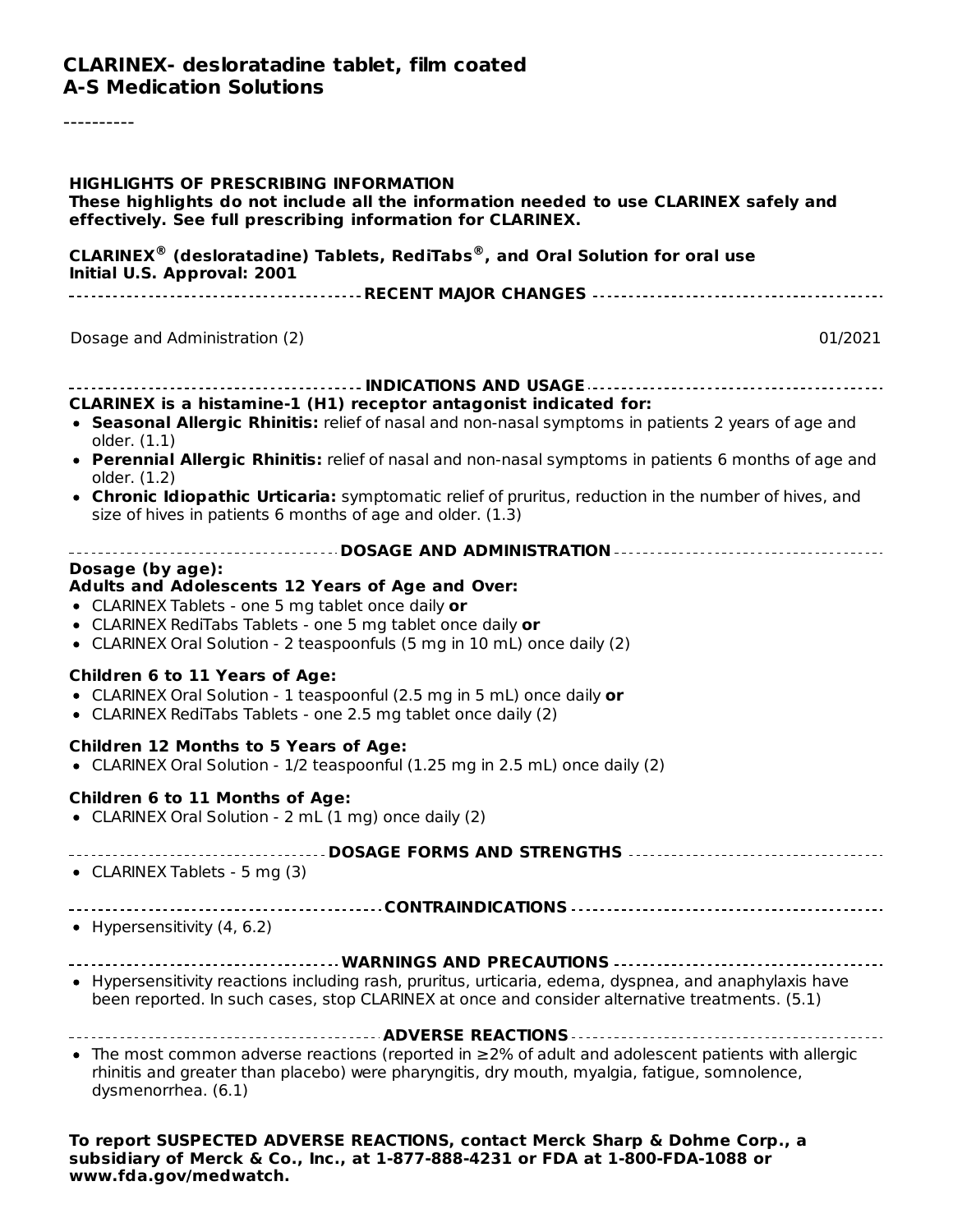#### **USE IN SPECIFIC POPULATIONS**

- **•** Renal impairment: dosage adjustment is recommended  $(2.5, 8.6, 12.3)$
- Hepatic impairment: dosage adjustment is recommended (2.5, 8.7, 12.3)

**See 17 for PATIENT COUNSELING INFORMATION and FDA-approved patient labeling.**

**Revised: 2/2021**

#### **FULL PRESCRIBING INFORMATION: CONTENTS\* 1 INDICATIONS AND USAGE**

1.1 Seasonal Allergic Rhinitis

**www.fda.gov/medwatch.**

- 1.2 Perennial Allergic Rhinitis
- 1.3 Chronic Idiopathic Urticaria

### **2 DOSAGE AND ADMINISTRATION**

- 2.1 Adults and Adolescents 12 Years of Age and Over
- 2.2 Children 6 to 11 Years of Age
- 2.3 Children 12 Months to 5 Years of Age
- 2.4 Children 6 to 11 Months of Age
- 2.5 Adults with Hepatic or Renal Impairment

### **3 DOSAGE FORMS AND STRENGTHS**

### **4 CONTRAINDICATIONS**

### **5 WARNINGS AND PRECAUTIONS**

5.1 Hypersensitivity Reactions

## **6 ADVERSE REACTIONS**

- 6.1 Clinical Trials Experience
- 6.2 Post-Marketing Experience

### **7 DRUG INTERACTIONS**

- 7.1 Inhibitors of Cytochrome P450 3A4
- 7.2 Fluoxetine
- 7.3 Cimetidine

### **8 USE IN SPECIFIC POPULATIONS**

- 8.1 Pregnancy
- 8.2 Lactation
- 8.3 Females and Males of Reproductive Potential
- 8.4 Pediatric Use
- 8.5 Geriatric Use
- 8.6 Renal Impairment
- 8.7 Hepatic Impairment

### **9 DRUG ABUSE AND DEPENDENCE**

### **10 OVERDOSAGE**

### **11 DESCRIPTION**

# **12 CLINICAL PHARMACOLOGY**

- 12.1 Mechanism of Action
- 12.2 Pharmacodynamics
- 12.3 Pharmacokinetics

# **13 NONCLINICAL TOXICOLOGY**

13.1 Carcinogenesis, Mutagenesis, Impairment of Fertility

### **14 CLINICAL STUDIES**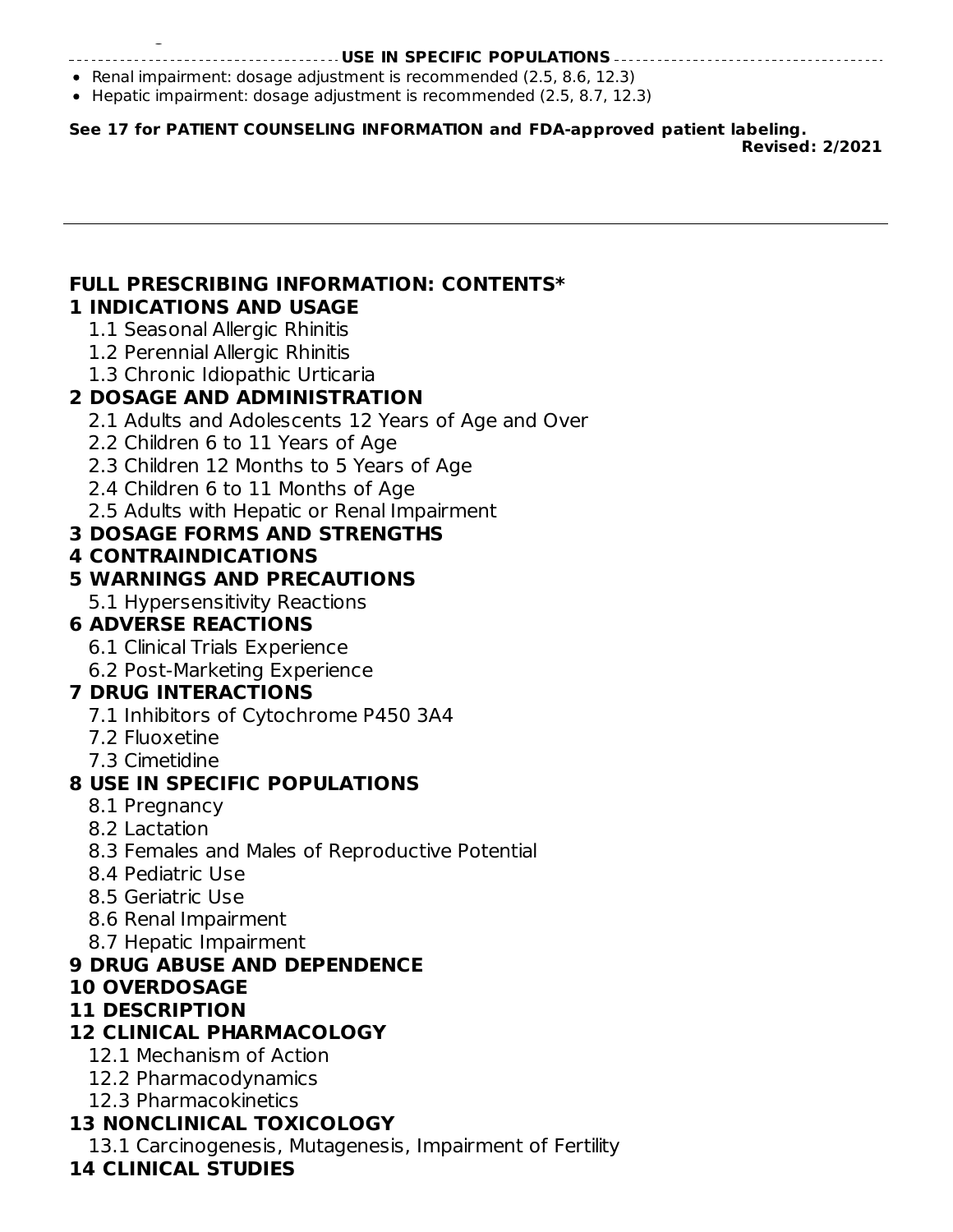- 14.1 Seasonal Allergic Rhinitis
- 14.2 Perennial Allergic Rhinitis
- 14.3 Chronic Idiopathic Urticaria

# **16 HOW SUPPLIED/STORAGE AND HANDLING**

### **17 PATIENT COUNSELING INFORMATION**

17.1 Information for Patients

\* Sections or subsections omitted from the full prescribing information are not listed.

# **FULL PRESCRIBING INFORMATION**

# **1 INDICATIONS AND USAGE**

# **1.1 Seasonal Allergic Rhinitis**

CLARINEX $<sup>®</sup>$  is indicated for the relief of the nasal and non-nasal symptoms of seasonal</sup> allergic rhinitis in patients 2 years of age and older.

# **1.2 Perennial Allergic Rhinitis**

CLARINEX is indicated for the relief of the nasal and non-nasal symptoms of perennial allergic rhinitis in patients 6 months of age and older.

# **1.3 Chronic Idiopathic Urticaria**

CLARINEX is indicated for the symptomatic relief of pruritus, reduction in the number of hives, and size of hives, in patients with chronic idiopathic urticaria 6 months of age and older.

# **2 DOSAGE AND ADMINISTRATION**

Although the oral solution and the orally disintegrating tablet formulation of desloratadine may be available in the marketplace,  $\mathsf{CLARINEX}^{\circledR}$  Oral Solution and CLARINEX<sup>®</sup> RediTabs<sup>®</sup> Tablets are no longer marketed.

CLARINEX Tablets, Oral Solution, or RediTabs Tablets may be taken without regard to meals. Place CLARINEX (desloratadine) RediTabs Tablets on the tongue and allow to disintegrate before swallowing. Tablet disintegration occurs rapidly. Administer with or without water. Take tablet immediately after opening the blister.

The age-appropriate dose of CLARINEX Oral Solution should be administered with a commercially available measuring dropper or syringe that is calibrated to deliver 2 mL and 2.5 mL  $(\frac{1}{2})$  teaspoon).

# **2.1 Adults and Adolescents 12 Years of Age and Over**

The recommended dose of CLARINEX Tablets or CLARINEX RediTabs Tablets is one 5 mg tablet once daily. The recommended dose of CLARINEX Oral Solution is 2 teaspoonfuls (5 mg in 10 mL) once daily.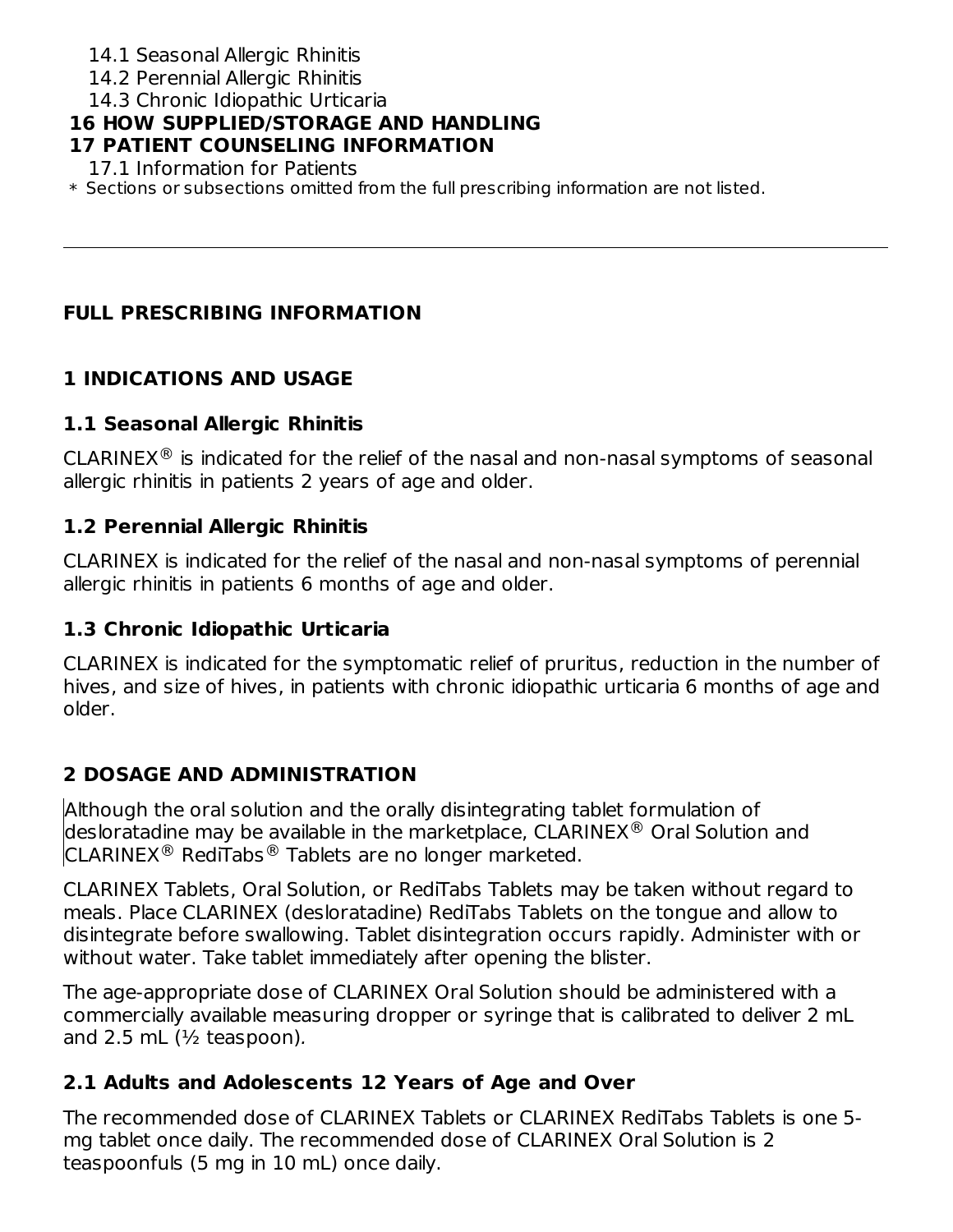### **2.2 Children 6 to 11 Years of Age**

The recommended dose of CLARINEX Oral Solution is 1 teaspoonful (2.5 mg in 5 mL) once daily. The recommended dose of CLARINEX RediTabs Tablets is one 2.5-mg tablet once daily.

### **2.3 Children 12 Months to 5 Years of Age**

The recommended dose of CLARINEX Oral Solution is  $\frac{1}{2}$  teaspoonful (1.25 mg in 2.5 mL) once daily.

## **2.4 Children 6 to 11 Months of Age**

The recommended dose of CLARINEX Oral Solution is 2 mL (1 mg) once daily.

### **2.5 Adults with Hepatic or Renal Impairment**

In adult patients with liver or renal impairment, a starting dose of one 5-mg tablet every other day is recommended based on pharmacokinetic data. Dosing recommendation for children with liver or renal impairment cannot be made due to lack of data [see Clinical Pharmacology (12.3)].

### **3 DOSAGE FORMS AND STRENGTHS**

CLARINEX Tablets are light blue, film-coated tablets embossed with "C5" containing 5 mg desloratadine.

### **4 CONTRAINDICATIONS**

CLARINEX Tablets, RediTabs, and Oral Solution are contraindicated in patients who are hypersensitive to this medication or to any of its ingredients or to loratadine [see Warnings and Precautions (5.1) and Adverse Reactions (6.2)].

### **5 WARNINGS AND PRECAUTIONS**

### **5.1 Hypersensitivity Reactions**

Hypersensitivity reactions including rash, pruritus, urticaria, edema, dyspnea, and anaphylaxis have been reported after administration of desloratadine. If such a reaction occurs, therapy with CLARINEX should be stopped and alternative treatment should be considered. [See Adverse Reactions (6.2).]

# **6 ADVERSE REACTIONS**

The following adverse reactions are discussed in greater detail in other sections of the label:

• Hypersensitivity reactions. [See Warnings and Precautions (5.1).]

### **6.1 Clinical Trials Experience**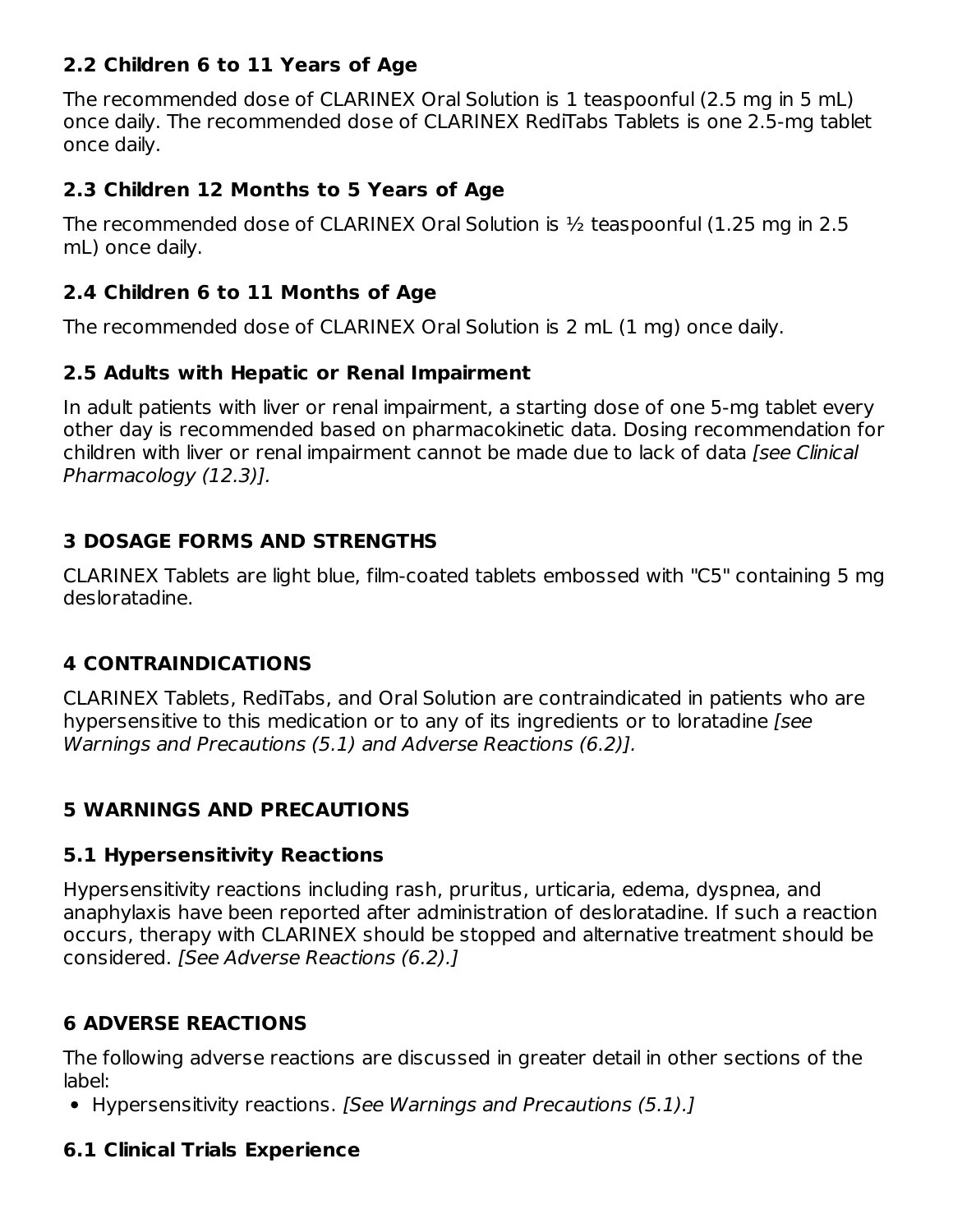Because clinical trials are conducted under widely varying conditions, adverse reaction rates observed in the clinical trials of a drug cannot be directly compared to rates in the clinical trials of another drug and may not reflect the rates observed in clinical practice.

### **Adults and Adolescents**

**Allergic Rhinitis:** In multiple-dose placebo-controlled trials, 2834 patients ages 12 years or older received CLARINEX Tablets at doses of 2.5 mg to 20 mg daily, of whom 1655 patients received the recommended daily dose of 5 mg. In patients receiving 5 mg daily, the rate of adverse events was similar between CLARINEX and placebo-treated patients. The percent of patients who withdrew prematurely due to adverse events was 2.4% in the CLARINEX group and 2.6% in the placebo group. There were no serious adverse events in these trials in patients receiving desloratadine. All adverse events that were reported by greater than or equal to 2% of patients who received the recommended daily dose of CLARINEX Tablets (5 mg once daily), and that were more common with CLARINEX Tablets than placebo, are listed in Table 1.

| <b>Adverse Event</b>                                        | <b>CLARINEX</b><br><b>Tablets 5</b> | <b>Placebo</b> |
|-------------------------------------------------------------|-------------------------------------|----------------|
|                                                             | mg<br>$(n=1655)$                    | $(n=1652)$     |
| Infections and Infestations                                 |                                     |                |
| Pharyngitis                                                 | 4.1%                                | 2.0%           |
| <b>Nervous System Disorders</b>                             |                                     |                |
| Somnolence                                                  | 2.1%                                | 1.8%           |
| <b>Gastrointestinal Disorders</b>                           |                                     |                |
| Dry Mouth                                                   | 3.0%                                | 1.9%           |
| <b>Musculoskeletal and Connective Tissue Disorders</b>      |                                     |                |
| Myalgia                                                     | 2.1%                                | 1.8%           |
| <b>Reproductive System and Breast Disorders</b>             |                                     |                |
| Dysmenorrhea                                                | $2.1\%$                             | 1.6%           |
| <b>General Disorders and Administration Site Conditions</b> |                                     |                |
| Fatigue                                                     | 2.1%                                | 1.2%           |

#### **Table 1: Incidence of Adverse Events Reported by ≥2% of Adult and Adolescent Allergic Rhinitis Patients Receiving CLARINEX Tablets**

The frequency and magnitude of laboratory and electrocardiographic abnormalities were similar in CLARINEX and placebo-treated patients.

There were no differences in adverse events for subgroups of patients as defined by gender, age, or race.

**Chronic Idiopathic Urticaria:** In multiple-dose, placebo-controlled trials of chronic idiopathic urticaria, 211 patients ages 12 years or older received CLARINEX Tablets and 205 received placebo. Adverse events that were reported by greater than or equal to 2% of patients who received CLARINEX Tablets and that were more common with CLARINEX than placebo were (rates for CLARINEX and placebo, respectively): headache (14%, 13%), nausea (5%, 2%), fatigue (5%, 1%), dizziness (4%, 3%), pharyngitis (3%,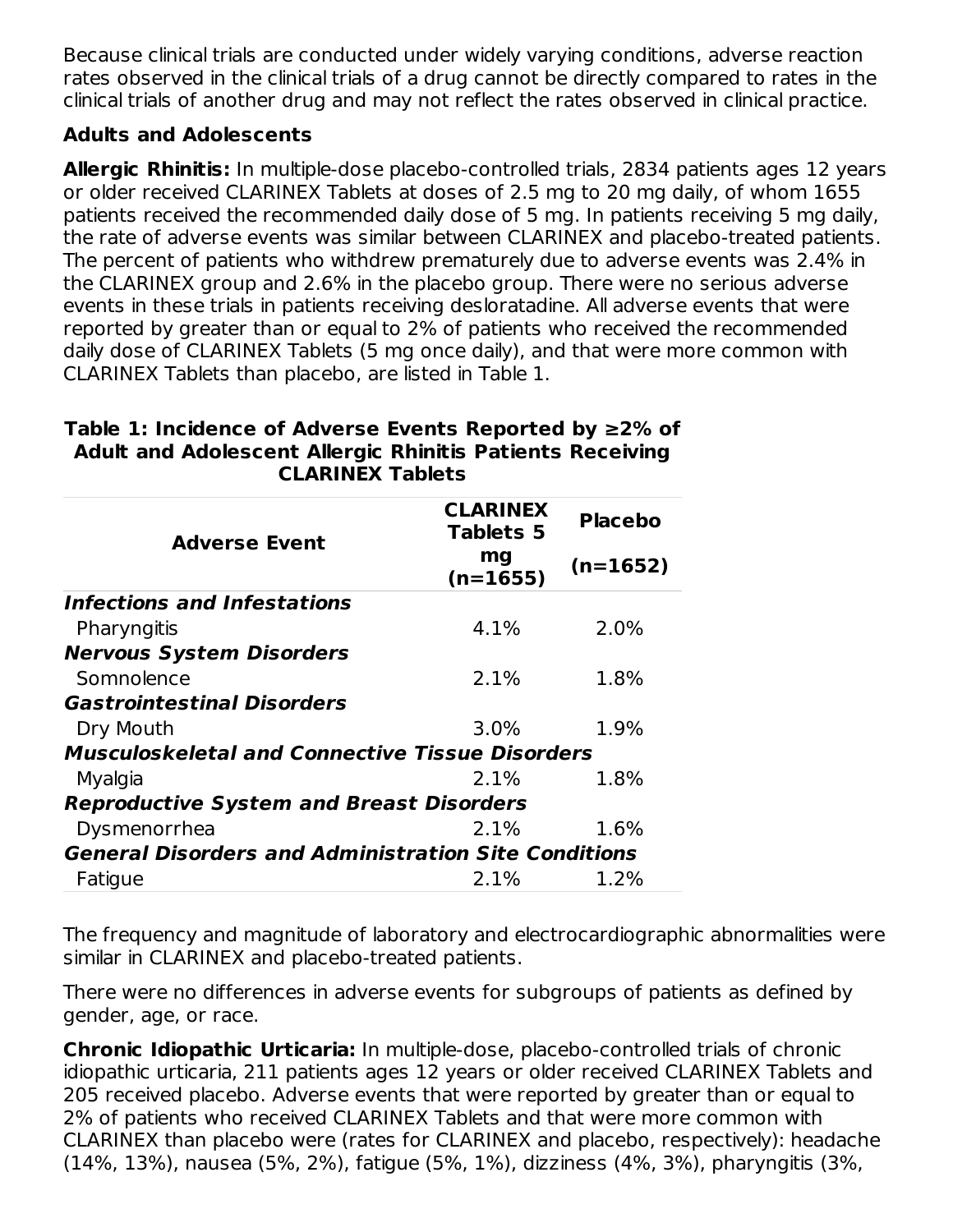2%), dyspepsia (3%, 1%), and myalgia (3%, 1%).

### **Pediatrics**

Two hundred and forty-six pediatric subjects 6 months to 11 years of age received CLARINEX Oral Solution for 15 days in three placebo-controlled clinical trials. Pediatric subjects aged 6 to 11 years received 2.5 mg once a day, subjects aged 1 to 5 years received 1.25 mg once a day, and subjects 6 to 11 months of age received 1.0 mg once a day.

In subjects 6 to 11 years of age, no individual adverse event was reported by 2 percent or more of the subjects.

In subjects 2 to 5 years of age, adverse events reported for CLARINEX and placebo in at least 2 percent of subjects receiving CLARINEX Oral Solution and at a frequency greater than placebo were fever (5.5%, 5.4%), urinary tract infection (3.6%, 0%) and varicella (3.6%, 0%).

In subjects 12 months to 23 months of age, adverse events reported for the CLARINEX product and placebo in at least 2 percent of subjects receiving CLARINEX Oral Solution and at a frequency greater than placebo were fever (16.9%, 12.9%), diarrhea (15.4%, 11.3%), upper respiratory tract infections (10.8%, 9.7%), coughing (10.8%, 6.5%), appetite increased (3.1%, 1.6%), emotional lability (3.1%, 0%), epistaxis (3.1%, 0%), parasitic infection (3.1%, 0%), pharyngitis (3.1%, 0%), rash maculopapular (3.1%, 0%).

In subjects 6 months to 11 months of age, adverse events reported for CLARINEX and placebo in at least 2 percent of subjects receiving CLARINEX Oral Solution and at a frequency greater than placebo were upper respiratory tract infections (21.2%, 12.9%), diarrhea (19.7%, 8.1%), fever (12.1%, 1.6%), irritability (12.1%, 11.3%), coughing (10.6%, 9.7%), somnolence (9.1%, 8.1%), bronchitis (6.1%, 0%), otitis media (6.1%, 1.6%), vomiting (6.1%, 3.2%), anorexia (4.5%, 1.6%), pharyngitis (4.5%, 1.6%), insomnia (4.5%, 0%), rhinorrhea (4.5%, 3.2%), erythema (3.0%, 1.6%), and nausea (3.0%, 0%).

There were no clinically meaningful changes in any electrocardiographic parameter, including the QTc interval. Only one of the 246 pediatric subjects receiving CLARINEX Oral Solution in the clinical trials discontinued treatment because of an adverse event.

### **6.2 Post-Marketing Experience**

Because adverse events are reported voluntarily from a population of uncertain size, it is not always possible to reliably estimate their frequency or establish a causal relationship to drug exposure. The following spontaneous adverse events have been reported during the marketing of desloratadine:

Cardiac disorders: tachycardia, palpitations

Respiratory, thoracic and mediastinal disorders: dyspnea

Skin and subcutaneous tissue disorders: rash, pruritus

Nervous system disorders: psychomotor hyperactivity, movement disorders (including dystonia, tics, and extrapyramidal symptoms), seizures (reported in patients with and without a known seizure disorder)

Immune system disorders: hypersensitivity reactions (such as urticaria, edema and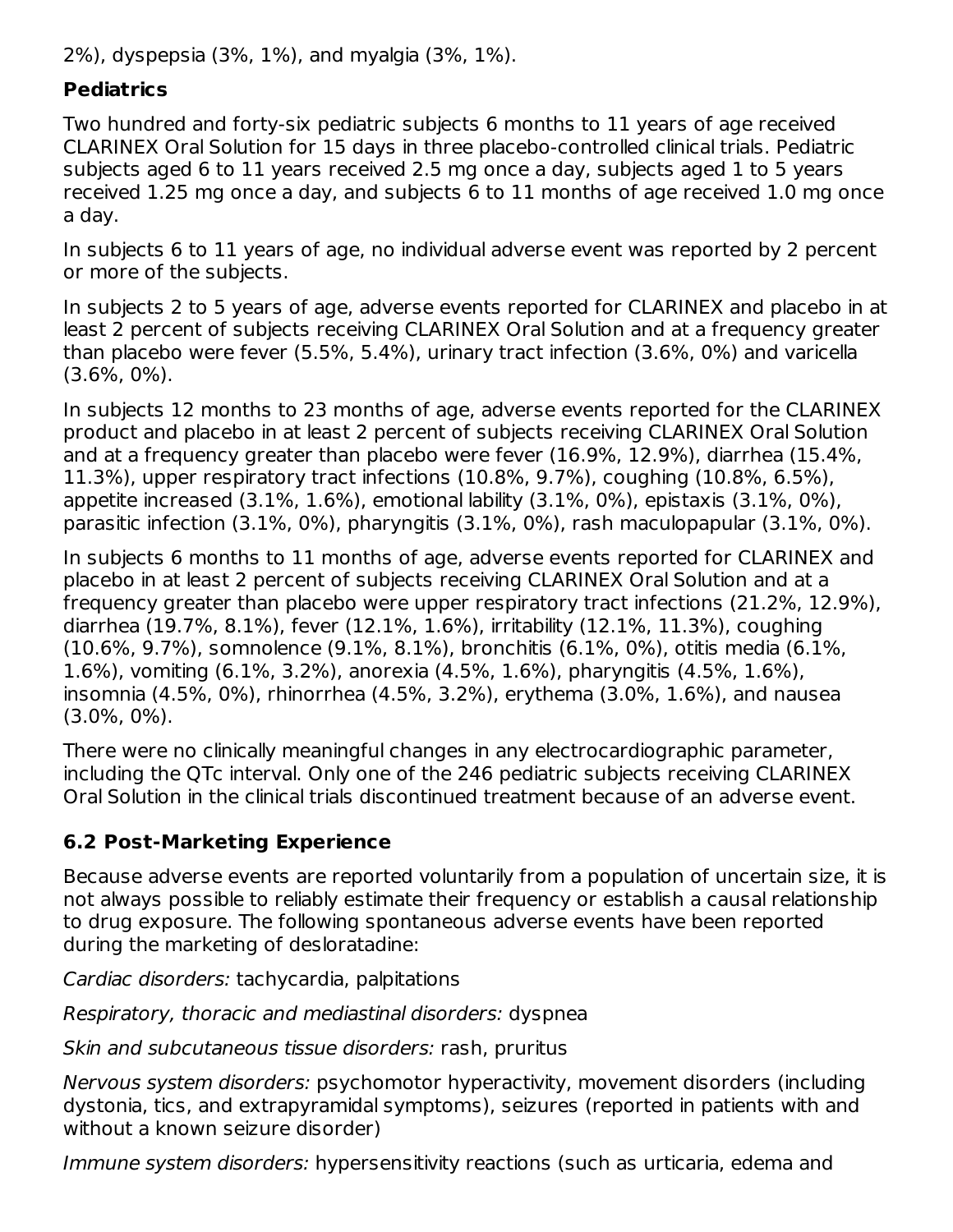anaphylaxis) Investigations: elevated liver enzymes including bilirubin Hepatobiliary disorders: hepatitis Metabolism and nutrition disorders: increased appetite

# **7 DRUG INTERACTIONS**

# **7.1 Inhibitors of Cytochrome P450 3A4**

In controlled clinical studies co-administration of desloratadine with ketoconazole, erythromycin, or azithromycin resulted in increased plasma concentrations of desloratadine and 3 hydroxydesloratadine, but there were no clinically relevant changes in the safety profile of desloratadine. [See Clinical Pharmacology (12.3).]

# **7.2 Fluoxetine**

In controlled clinical studies co-administration of desloratadine with fluoxetine, a selective serotonin reuptake inhibitor (SSRI), resulted in increased plasma concentrations of desloratadine and 3 hydroxydesloratadine, but there were no clinically relevant changes in the safety profile of desloratadine. [See Clinical Pharmacology (12.3).]

# **7.3 Cimetidine**

In controlled clinical studies co-administration of desloratadine with cimetidine, a histamine H2-receptor antagonist, resulted in increased plasma concentrations of desloratadine and 3 hydroxydesloratadine, but there were no clinically relevant changes in the safety profile of desloratadine. [See Clinical Pharmacology (12.3).]

# **8 USE IN SPECIFIC POPULATIONS**

# **8.1 Pregnancy**

### Risk Summary

The limited available data with CLARINEX in pregnant women are not sufficient to inform a drug-associated risk for major birth defects and miscarriage. There are no adequate and well-controlled studies in pregnant women. Desloratadine given during organogenesis to pregnant rats was not teratogenic at the summed area under the concentration-time curve (AUC)-based exposures of desloratadine and its metabolite approximately 320 times that at the recommended human daily oral dose (RHD) of 5 mg/day. Desloratadine given during organogenesis to pregnant rabbits was not teratogenic at the AUC-based exposures of desloratadine approximately 230 times that at the RHD. Desloratadine given to pregnant rats during organogenesis through lactation resulted in reduced body weight and slow righting reflex of  ${\sf F}_1$  pups at the summed AUC-based exposures of desloratadine and its metabolite approximately 70 times or greater than that at the RHD [see Data].

The estimated background risk of major birth defects and miscarriage for the indicated populations is unknown. In the U.S. general population, the estimated background risk of major birth defects and miscarriage in clinically recognized pregnancies is 2-4% and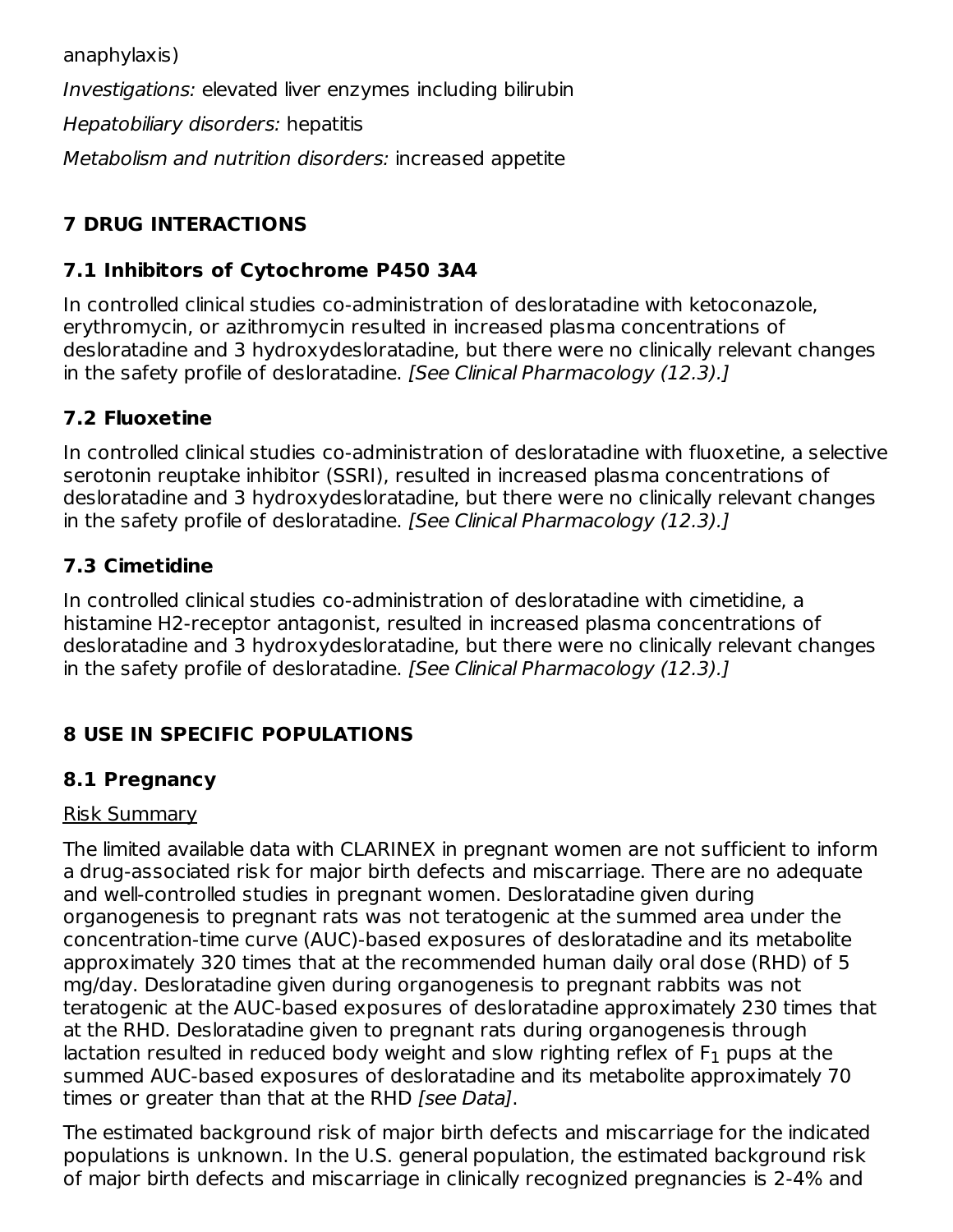of major birth defects and miscarriage in clinically recognized pregnancies is 2-4% and 15-20%, respectively.

## Data

## Animal Data

Desloratadine was given orally during organogenesis to pregnant rats at doses of 6, 24 and 48 mg/kg/day (approximately 50, 200 and 320 times the summed AUC-based exposure of desloratadine and its metabolite at the RHD). No fetal malformations were present. Reduced fetal weights and skeletal variations noted at doses of 24 and 48 mg/kg/day were likely secondary to the maternal toxicities of reduced body weight gain and food consumption observed at the same doses. Desloratadine was also given orally during organogenesis to pregnant rabbits at doses of 15, 30 and 60 mg/kg/day (approximately 30, 70 and 230 times the AUC-based exposure of desloratadine at the RHD). No adverse effects to the fetus were noted. Reduced maternal body weight gain was noted in rabbits at 60 mg/kg/day. In a peri- and post-natal development study, desloratadine was given to rats orally during the peri-natal (Gestation Day 6) through lactation periods (Postpartum Day 21) at doses of 3, 9 and 18 mg/kg/day. Reduced body weight and slow righting reflex were reported in  $\mathsf F_1$  pups at doses of 9 mg/kg/day or greater (approximately 70 times or greater than the summed AUC-based exposure of desloratadine and its metabolite at the RHD). Desloratadine had no effect on F $_{\rm 1}$  pup development at 3 mg/kg/day (approximately 10 times the summed AUC-based exposure of desloratadine and its metabolite at the RHD). Maternal toxicities including reduced body weight gain and food consumption were noted at 18 mg/kg/day for F $_{\rm 0}$  dams. F $_{\rm 1}$ offspring were subsequently mated and there was no developmental toxicity for F<sub>2</sub> pups observed.

# **8.2 Lactation**

# Risk Summary

Desloratadine passes into breast milk. There are not sufficient data on the effects of desloratadine on the breastfed infant or the effects of desloratadine on milk production. The decision should be made whether to discontinue nursing or to discontinue desloratadine, taking into account the developmental and health benefits of breastfeeding, the nursing mother's clinical need, and any potential adverse effects on the breastfed infant from desloratadine or from the underlying maternal condition.

# **8.3 Females and Males of Reproductive Potential**

# **Infertility**

There are no data available on human infertility associated with desloratadine.

There were no clinically relevant effects of desloratadine on female fertility in rats. A male specific decrease in fertility occurred at an oral desloratadine dose of 12 mg/kg or greater in rats (approximately 65 times the summed AUC-based exposure of desloratadine and its metabolite at the RHD). Male fertility was unaffected at a desloratadine dose of 3 mg/kg (approximately 10 times the summed AUC-based exposure of desloratadine and its metabolite at the RHD). [See Nonclinical Toxicology (13.1).]

# **8.4 Pediatric Use**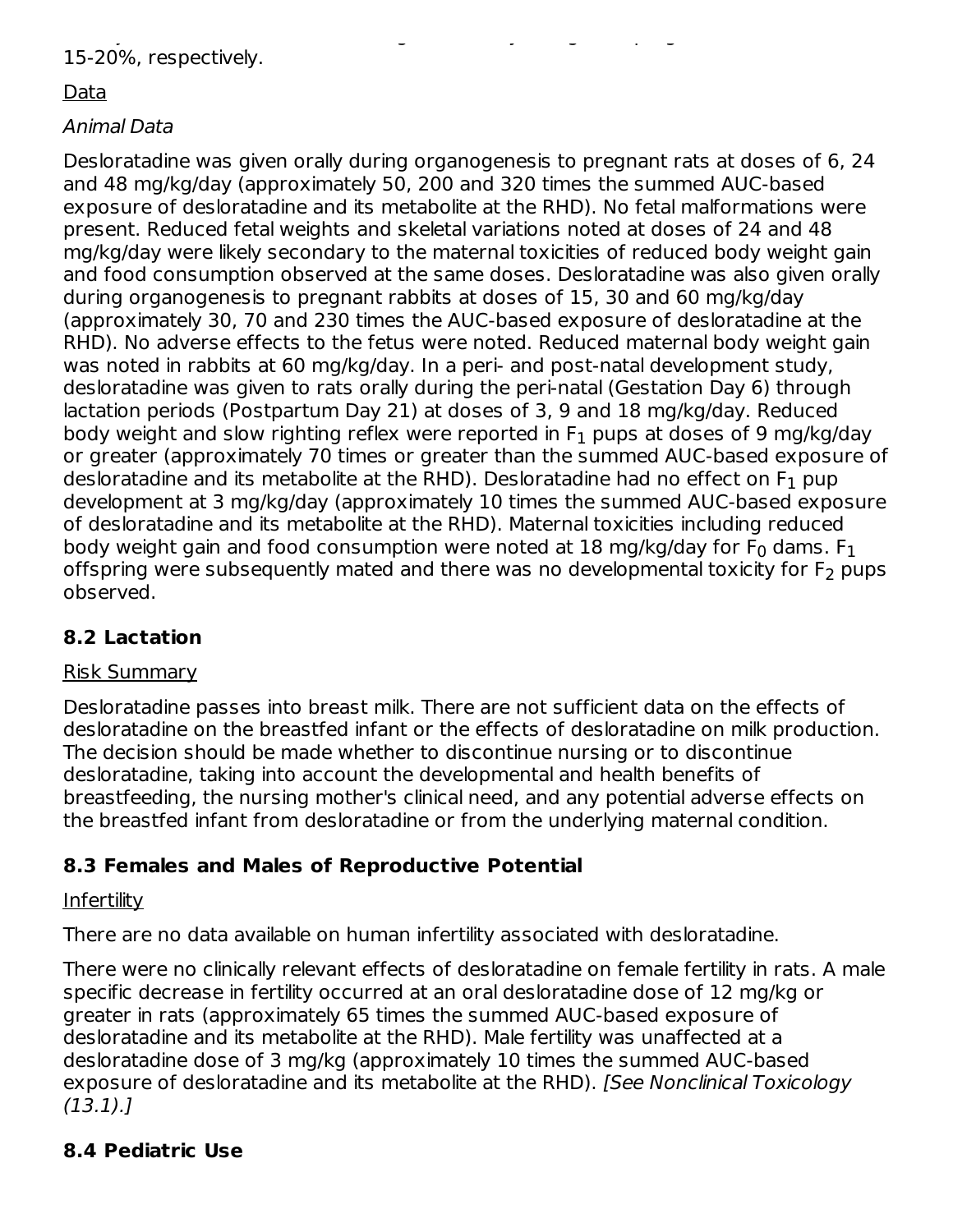The recommended dose of CLARINEX Oral Solution in the pediatric population is based on cross-study comparison of the plasma concentration of CLARINEX in adults and pediatric subjects. The safety of CLARINEX Oral Solution has been established in 246 pediatric subjects aged 6 months to 11 years in three placebo-controlled clinical studies. Since the course of seasonal and perennial allergic rhinitis and chronic idiopathic urticaria and the effects of CLARINEX are sufficiently similar in the pediatric and adult populations, it allows extrapolation from the adult efficacy data to pediatric patients. The effectiveness of CLARINEX Oral Solution in these age groups is supported by evidence from adequate and well-controlled studies of CLARINEX Tablets in adults. The safety and effectiveness of CLARINEX Tablets or CLARINEX Oral Solution have not been demonstrated in pediatric patients less than 6 months of age. [See Clinical Pharmacology  $(12.3).$ 

The CLARINEX RediTabs 2.5-mg tablet has not been evaluated in pediatric patients. Bioequivalence of the CLARINEX RediTabs Tablet and the previously marketed RediTabs Tablet was established in adults. In conjunction with the dose-finding studies in pediatrics described, the pharmacokinetic data for CLARINEX RediTabs supports the use of the 2.5-mg dose strength in pediatric patients 6 to 11 years of age.

### **8.5 Geriatric Use**

Clinical studies of desloratadine did not include sufficient numbers of subjects aged 65 and over to determine whether they respond differently from younger subjects. Other reported clinical experience has not identified differences between the elderly and younger patients. In general, dose selection for an elderly patient should be cautious, reflecting the greater frequency of decreased hepatic, renal, or cardiac function, and of concomitant disease or other drug therapy. [See Clinical Pharmacology (12.3).]

### **8.6 Renal Impairment**

Dosage adjustment for patients with renal impairment is recommended [see Dosage and Administration (2.5) and Clinical Pharmacology (12.3)].

### **8.7 Hepatic Impairment**

Dosage adjustment for patients with hepatic impairment is recommended [see Dosage] and Administration (2.5) and Clinical Pharmacology (12.3)].

### **9 DRUG ABUSE AND DEPENDENCE**

There is no information to indicate that abuse or dependency occurs with CLARINEX Tablets.

### **10 OVERDOSAGE**

In the event of overdose, consider standard measures to remove any unabsorbed drug. Symptomatic and supportive treatment is recommended. Desloratadine and 3 hydroxydesloratadine are not eliminated by hemodialysis.

Information regarding acute overdosage is limited to experience from post-marketing adverse event reports and from clinical trials conducted during the development of the CLARINEX product. In a dose-ranging trial, at doses of 10 mg and 20 mg/day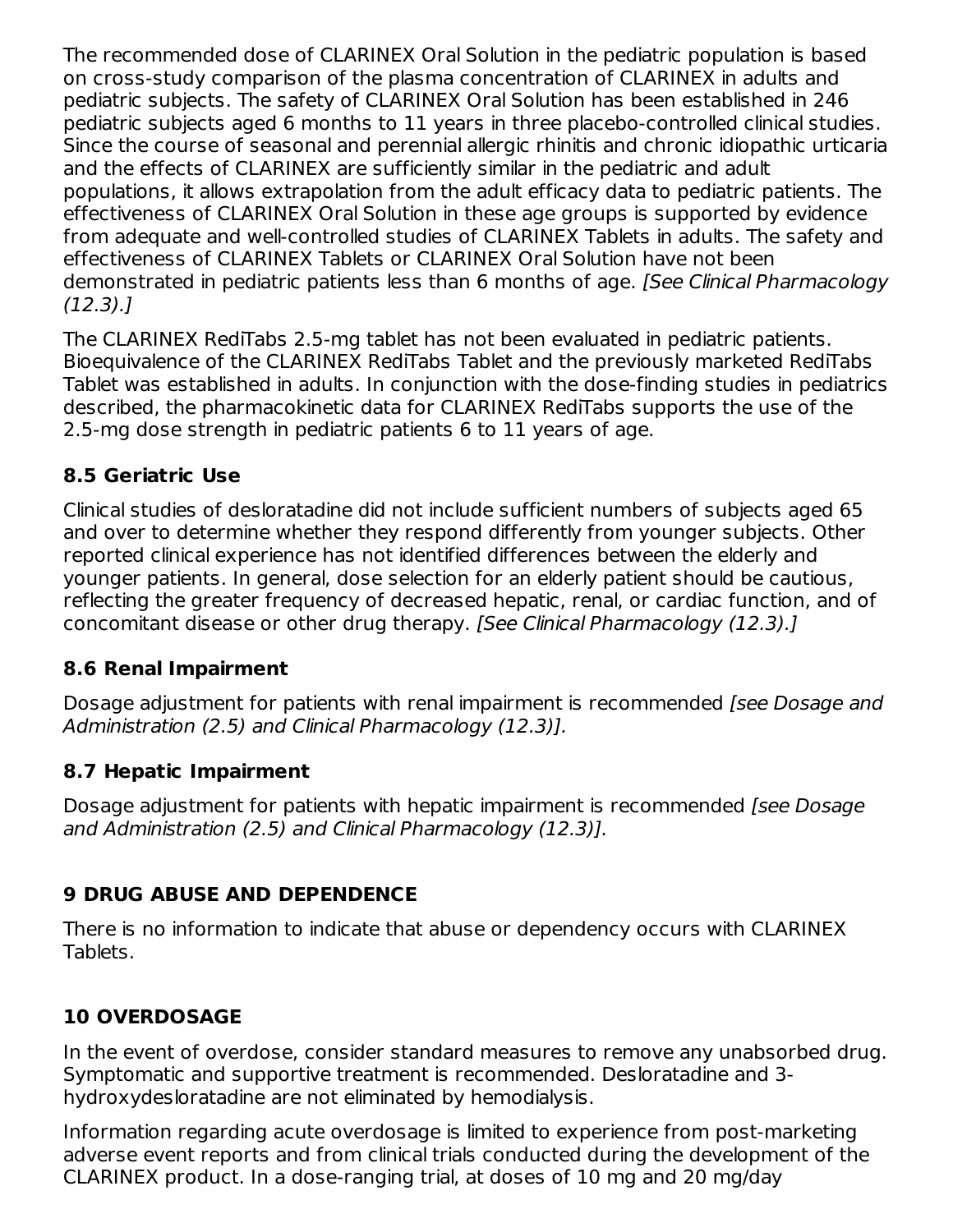somnolence was reported.

In another study, no clinically relevant adverse events were reported in normal male and female volunteers who were given single daily doses of CLARINEX 45 mg for 10 days [see Clinical Pharmacology (12.2)].

# **11 DESCRIPTION**

CLARINEX (desloratadine) Tablets are light blue, round, film-coated tablets containing 5 mg desloratadine, an antihistamine, to be administered orally. CLARINEX Tablets also contain the following excipients: dibasic calcium phosphate dihydrate USP, microcrystalline cellulose NF, corn starch NF, talc USP, carnauba wax NF, white wax NF, coating material consisting of lactose monohydrate, hypromellose, titanium dioxide, polyethylene glycol, and FD&C Blue #2 Aluminum Lake.

Desloratadine is a white to off-white powder that is slightly soluble in water, but very soluble in ethanol and propylene glycol. It has an empirical formula:  $\mathsf{C}_1$ <sub>9</sub>H $_{19}$ ClN $_{2}$  and a molecular weight of 310.8. The chemical name is 8-chloro-6,11-dihydro-11-(4 piperdinylidene)-5H-benzo[5,6]cyclohepta[1,2-b]pyridine and has the following structure:



# **12 CLINICAL PHARMACOLOGY**

### **12.1 Mechanism of Action**

Desloratadine is a long-acting tricyclic histamine antagonist with selective  ${\sf H}_1$ -receptor histamine antagonist activity. Receptor binding data indicates that at a concentration of 2–3 ng/mL (7 nanomolar), desloratadine shows significant interaction with the human histamine H $_{\rm 1}$ -receptor. Desloratadine inhibited histamine release from human mast cells *in vitro*. Results of a radiolabeled tissue distribution study in rats and a radioligand H $_{\rm 1}$ receptor binding study in guinea pigs showed that desloratadine did not readily cross the blood brain barrier. The clinical significance of this finding is unknown.

# **12.2 Pharmacodynamics**

**Wheal and Flare:** Human histamine skin wheal studies following single and repeated 5 mg doses of desloratadine have shown that the drug exhibits an antihistaminic effect by 1 hour; this activity may persist for as long as 24 hours. There was no evidence of histamine-induced skin wheal tachyphylaxis within the desloratadine 5-mg group over the 28-day treatment period. The clinical relevance of histamine wheal skin testing is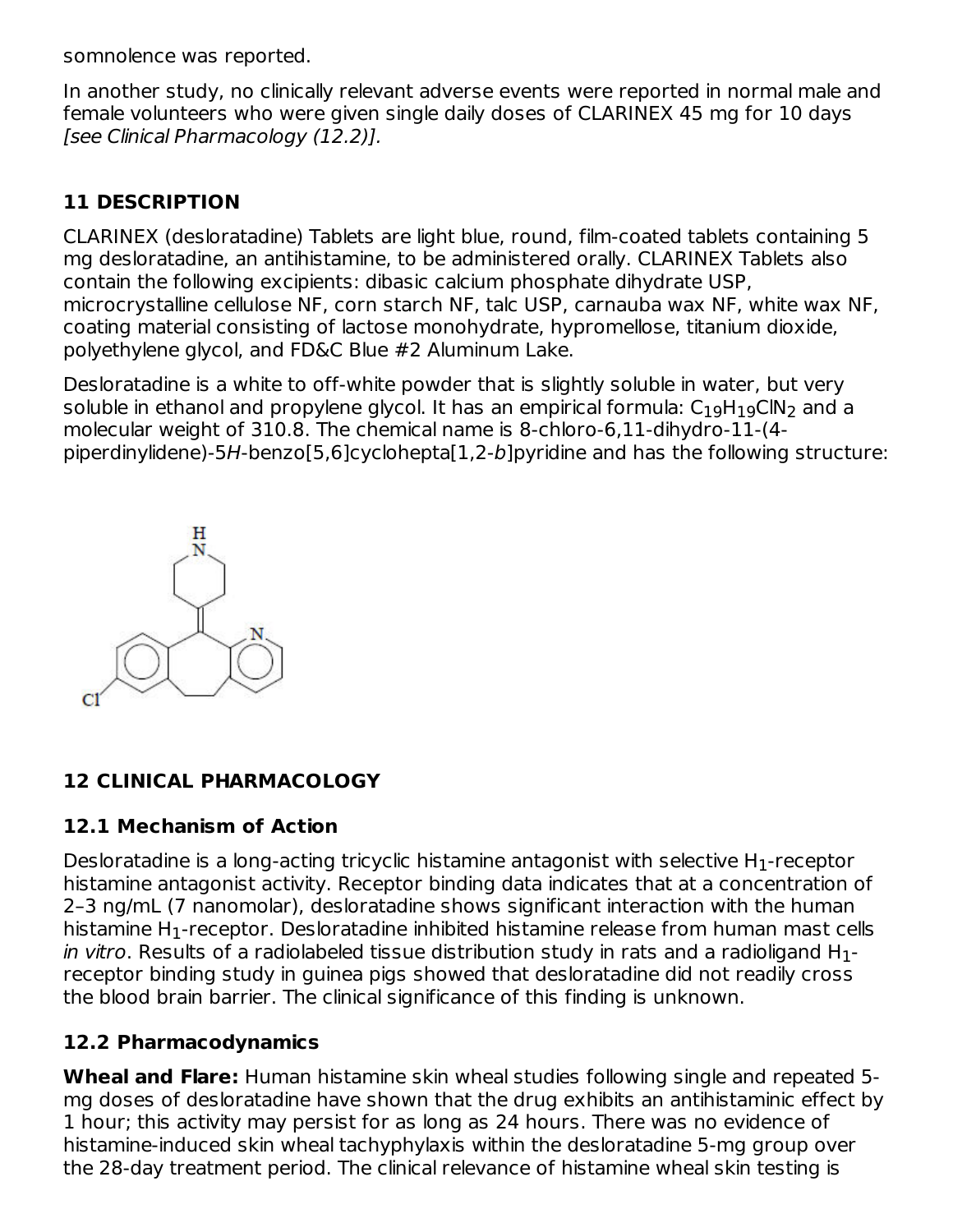unknown.

**Effects on QT :** Single daily doses of 45 mg were given to normal male and female **c** volunteers for 10 days. All ECGs obtained in this study were manually read in a blinded fashion by a cardiologist. In CLARINEX-treated subjects, there was an increase in mean heart rate of 9.2 bpm relative to placebo. The QT interval was corrected for heart rate (QT<sub>c</sub>) by both the Bazett and Fridericia methods. Using the QT<sub>c</sub> (Bazett) there was a mean increase of 8.1 msec in CLARINEX-treated subjects relative to placebo. Using  $\mathsf{QT}_{\mathsf{C}}$ (Fridericia) there was a mean increase of 0.4 msec in CLARINEX-treated subjects relative to placebo. No clinically relevant adverse events were reported.

# **12.3 Pharmacokinetics**

# **Absorption**

Following oral administration of a desloratadine 5-mg tablet once daily for 10 days to normal healthy volunteers, the mean time to maximum plasma concentrations (T $_{\sf max}$ ) occurred at approximately 3 hours post dose and mean steady state peak plasma concentrations (C $_{\rm max}$ ) and AUC of 4 ng/mL and 56.9 ng•hr/mL were observed, respectively. Neither food nor grapefruit juice had an effect on the bioavailability (C $_{\sf max}$ and AUC) of desloratadine.

The pharmacokinetic profile of CLARINEX Oral Solution was evaluated in a three-way crossover study in 30 adult volunteers. A single dose of 10 mL of CLARINEX Oral Solution containing 5 mg of desloratadine was bioequivalent to a single dose of 5-mg CLARINEX Tablet. Food had no effect on the bioavailability (AUC and  $\mathsf{C}_{\mathsf{max}}$ ) of CLARINEX Oral Solution.

The pharmacokinetic profile of CLARINEX RediTabs Tablets was evaluated in a three-way crossover study in 24 adult volunteers. A single CLARINEX RediTabs Tablet containing 5 mg of desloratadine was bioequivalent to a single 5-mg CLARINEX RediTabs Tablet (original formulation) for both desloratadine and 3-hydroxydesloratadine. Food and water had no effect on the bioavailability (AUC and C<sub>max</sub>) of CLARINEX RediTabs Tablets.

# **Distribution**

Desloratadine and 3-hydroxydesloratadine are approximately 82% to 87% and 85% to 89% bound to plasma proteins, respectively. Protein binding of desloratadine and 3 hydroxydesloratadine was unaltered in subjects with impaired renal function.

# **Metabolism**

Desloratadine (a major metabolite of loratadine) is extensively metabolized to 3 hydroxydesloratadine, an active metabolite, which is subsequently glucuronidated. The enzyme(s) responsible for the formation of 3-hydroxydesloratadine have not been identified. Data from clinical trials indicate that a subset of the general population has a decreased ability to form 3-hydroxydesloratadine, and are poor metabolizers of desloratadine. In pharmacokinetic studies (n=3748), approximately 6% of subjects were poor metabolizers of desloratadine (defined as a subject with an AUC ratio of 3 hydroxydesloratadine to desloratadine less than 0.1, or a subject with a desloratadine half-life exceeding 50 hours). These pharmacokinetic studies included subjects between the ages of 2 and 70 years, including 977 subjects aged 2 to 5 years, 1575 subjects aged 6 to 11 years, and 1196 subjects aged 12 to 70 years. There was no difference in the prevalence of poor metabolizers across age groups. The frequency of poor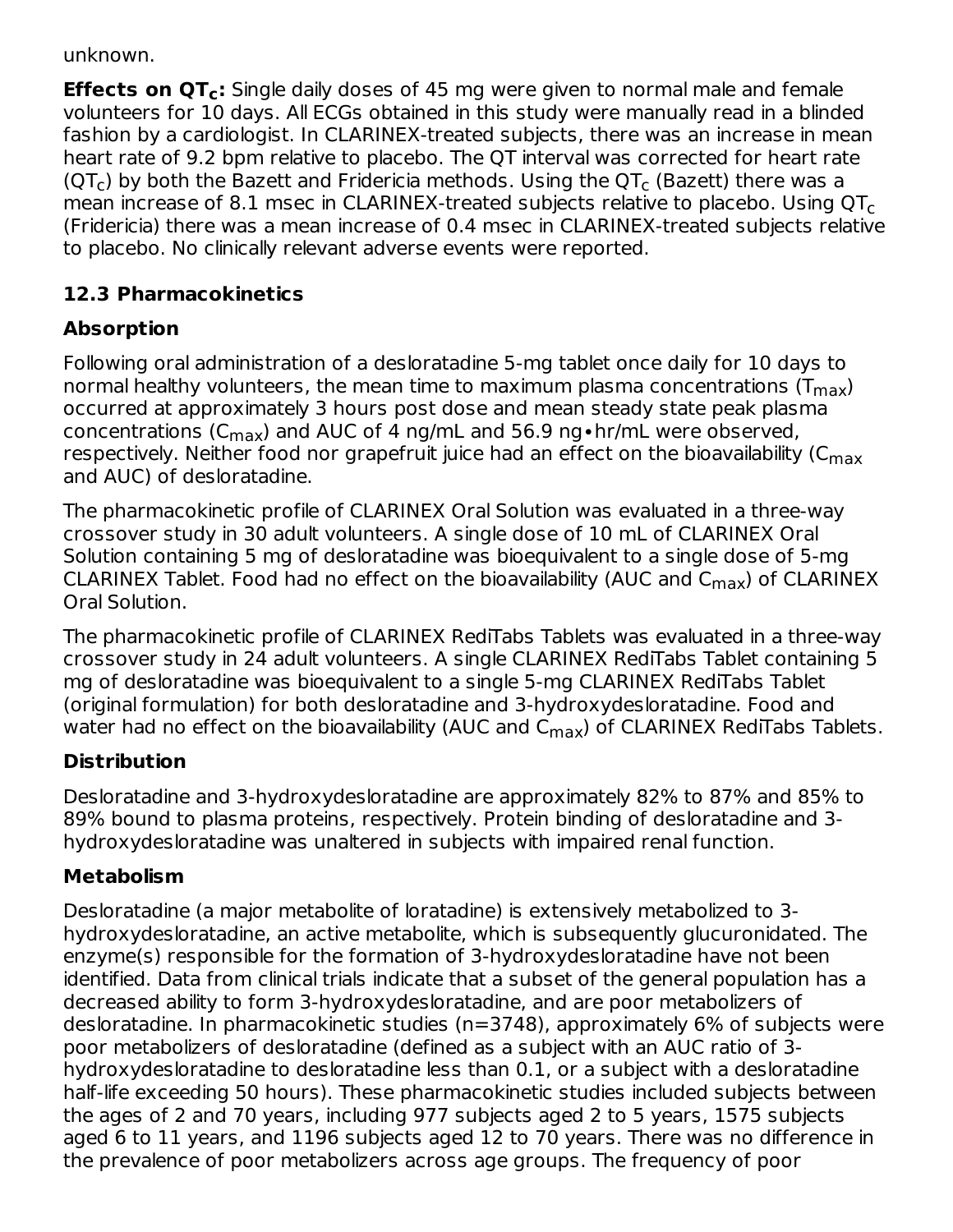metabolizers was higher in Blacks (17%, n=988) as compared to Caucasians (2%, n=1,462) and Hispanics (2%, n=1,063). The median exposure (AUC) to desloratadine in the poor metabolizers was approximately 6-fold greater than in the subjects who are not poor metabolizers. Subjects who are poor metabolizers of desloratadine cannot be prospectively identified and will be exposed to higher levels of desloratadine following dosing with the recommended dose of desloratadine. In multidose clinical safety studies, where metabolizer status was identified, a total of 94 poor metabolizers and 123 normal metabolizers were enrolled and treated with CLARINEX Oral Solution for 15–35 days. In these studies, no overall differences in safety were observed between poor metabolizers and normal metabolizers. Although not seen in these studies, an increased risk of exposure-related adverse events in patients who are poor metabolizers cannot be ruled out.

# **Elimination**

The mean plasma elimination half-life of desloratadine was approximately 27 hours.  $\mathsf{C}_{\mathsf{max}}$ and AUC values increased in a dose proportional manner following single oral doses between 5 and 20 mg. The degree of accumulation after 14 days of dosing was consistent with the half-life and dosing frequency. A human mass balance study documented a recovery of approximately 87% of the  $^{14}$ C-desloratadine dose, which was equally distributed in urine and feces as metabolic products. Analysis of plasma 3 hydroxydesloratadine showed similar  $\mathsf{T}_{\mathsf{max}}$  and half-life values compared to desloratadine.

# **Special Populations**

**Geriatric Subjects:** In older subjects (≥65 years old; n=17) following multiple-dose administration of CLARINEX Tablets, the mean C<sub>max</sub> and AUC values for desloratadine were 20% greater than in younger subjects (<65 years old). The oral total body clearance (CL/F) when normalized for body weight was similar between the two age groups. The mean plasma elimination half-life of desloratadine was 33.7 hr in subjects ≥65 years old. The pharmacokinetics for 3-hydroxydesloratadine appeared unchanged in older versus younger subjects. These age-related differences are unlikely to be clinically relevant and no dosage adjustment is recommended in elderly subjects.

**Pediatric Subjects:** In subjects 6 to 11 years old, a single dose of 5 mL of CLARINEX Oral Solution containing 2.5 mg of desloratadine, resulted in desloratadine plasma concentrations similar to those achieved in adults administered a single 5-mg CLARINEX Tablet. In subjects 2 to 5 years old, a single dose of 2.5 mL of CLARINEX Oral Solution containing 1.25 mg of desloratadine, resulted in desloratadine plasma concentrations similar to those achieved in adults administered a single 5-mg CLARINEX Tablet. However, the C<sub>max</sub> and AUC of the metabolite (3-hydroxydesloratadine) were 1.27 and 1.61 times higher for the 5-mg dose of Oral Solution administered in adults compared to the C $_{\sf max}$  and AUC obtained in children 2 to  $11$  years of age receiving  $1.25$ –2.5 mg of CLARINEX Oral Solution.

A single dose of either 2.5 mL or 1.25 mL of CLARINEX Oral Solution containing 1.25 mg or 0.625 mg, respectively, of desloratadine was administered to subjects 6 to 11 months of age and 12 to 23 months of age. The results of a population pharmacokinetic analysis indicated that a dose of 1 mg for subjects aged 6 to 11 months and 1.25 mg for subjects 12 to 23 months of age is required to obtain desloratadine plasma concentrations similar to those achieved in adults administered a single 5-mg dose of CLARINEX Oral Solution.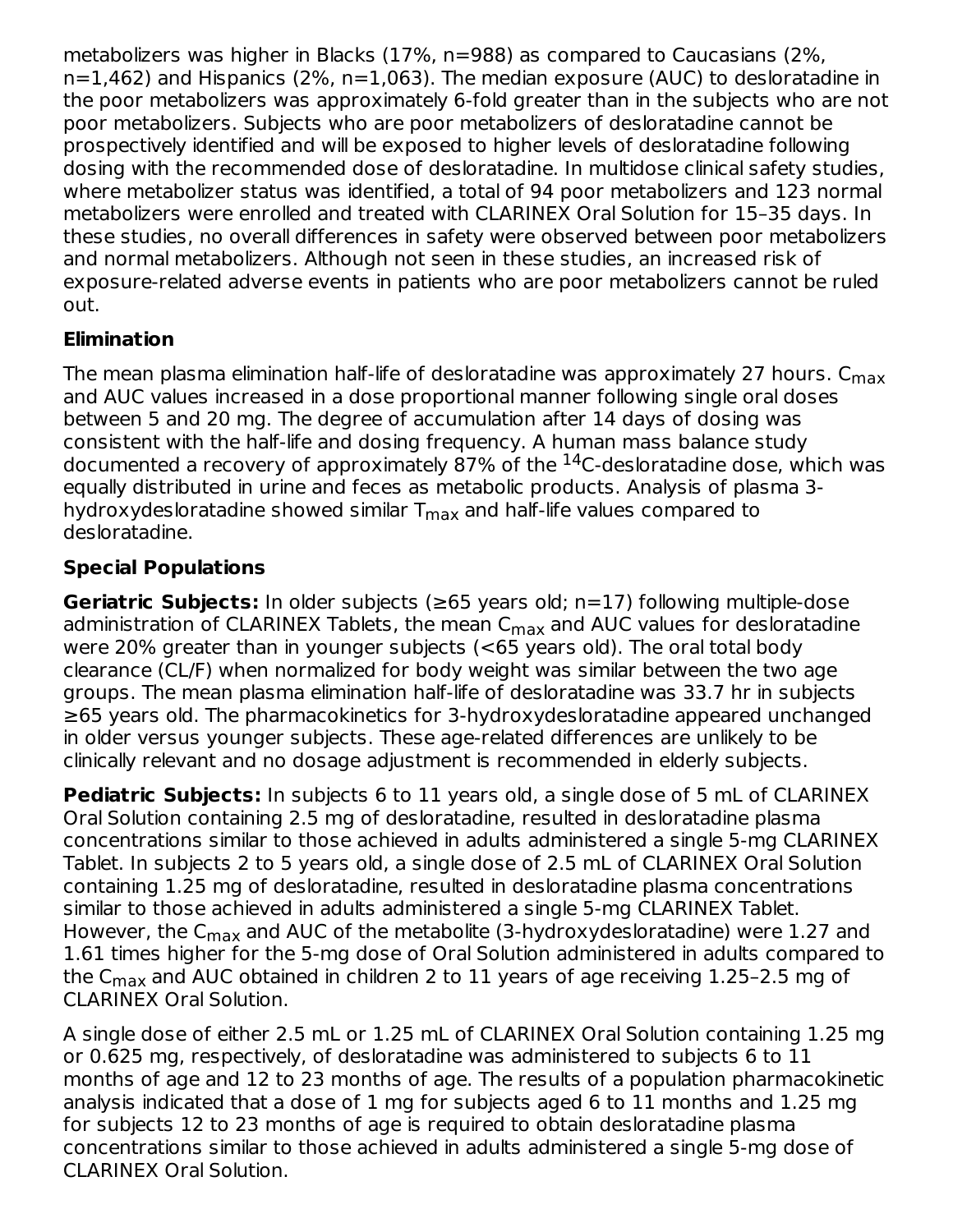The CLARINEX RediTabs 2.5-mg tablet has not been evaluated in pediatric patients. Bioequivalence of the CLARINEX RediTabs Tablet and the original CLARINEX RediTabs Tablets was established in adults. In conjunction with the dose-finding studies in pediatrics described, the pharmacokinetic data for CLARINEX RediTabs Tablets supports the use of the 2.5-mg dose strength in pediatric patients 6 to 11 years of age.

**Renally Impaired:** Desloratadine pharmacokinetics following a single dose of 7.5 mg were characterized in patients with mild (n=7; creatinine clearance 51-69 mL/min/1.73  $m<sup>2</sup>$ ), moderate (n=6; creatinine clearance 34-43 mL/min/1.73 m<sup>2</sup>), and severe (n=6; creatinine clearance 5-29 mL/min/1.73 m<sup>2</sup>) renal impairment or hemodialysis dependent (n=6) patients. In patients with mild and moderate renal impairment, median  ${\sf C}_{\sf max}$  and AUC values increased by approximately 1.2- and 1.9-fold, respectively, relative to subjects with normal renal function. In patients with severe renal impairment or who were hemodialysis dependent,  $\mathsf{C}_{\mathsf{max}}$  and AUC values increased by approximately 1.7and 2.5-fold, respectively. Minimal changes in 3-hydroxydesloratadine concentrations were observed. Desloratadine and 3-hydroxydesloratadine were poorly removed by hemodialysis. Plasma protein binding of desloratadine and 3-hydroxydesloratadine was unaltered by renal impairment. Dosage adjustment for patients with renal impairment is recommended [see Dosage and Administration (2.5)].

**Hepatically Impaired:** Desloratadine pharmacokinetics were characterized following a single oral dose in patients with mild ( $n=4$ ), moderate ( $n=4$ ), and severe ( $n=4$ ) hepatic impairment as defined by the Child-Pugh classification of hepatic function and 8 subjects with normal hepatic function. Patients with hepatic impairment, regardless of severity, had approximately a 2.4-fold increase in AUC as compared with normal subjects. The apparent oral clearance of desloratadine in patients with mild, moderate, and severe hepatic impairment was 37%, 36%, and 28% of that in normal subjects, respectively. An increase in the mean elimination half-life of desloratadine in patients with hepatic impairment was observed. For 3-hydroxydesloratadine, the mean C<sub>max</sub> and AUC values for patients with hepatic impairment were not statistically significantly different from subjects with normal hepatic function. Dosage adjustment for patients with hepatic impairment is recommended [see Dosage and Administration (2.5)].

**Gender:** Female subjects treated for 14 days with CLARINEX Tablets had 10% and 3% higher desloratadine C<sub>max</sub> and AUC values, respectively, compared with male subjects. The 3-hydroxydesloratadine C $_{\sf max}$  and AUC values were also increased by 45% and 48%, respectively, in females compared with males. However, these apparent differences are not likely to be clinically relevant and therefore no dosage adjustment is recommended.

**Race:** Following 14 days of treatment with CLARINEX Tablets, the  $C_{\rm max}$  and AUC values for desloratadine were 18% and 32% higher, respectively, in Blacks compared with Caucasians. For 3-hydroxydesloratadine there was a corresponding 10% reduction in  $\mathsf{C}_{\mathsf{max}}$  and AUC values in Blacks compared to Caucasians. These differences are not likely to be clinically relevant and therefore no dose adjustment is recommended.

**Drug Interactions:** In two controlled crossover clinical pharmacology studies in healthy male ( $n=12$  in each study) and female ( $n=12$  in each study) volunteers, desloratadine 7.5 mg (1.5 times the daily dose) once daily was coadministered with erythromycin 500 mg every 8 hours or ketoconazole 200 mg every 12 hours for 10 days. In three separate controlled, parallel group clinical pharmacology studies, desloratadine at the clinical dose of 5 mg has been coadministered with azithromycin 500 mg followed by 250 mg once daily for 4 days (n=18) or with fluoxetine 20 mg once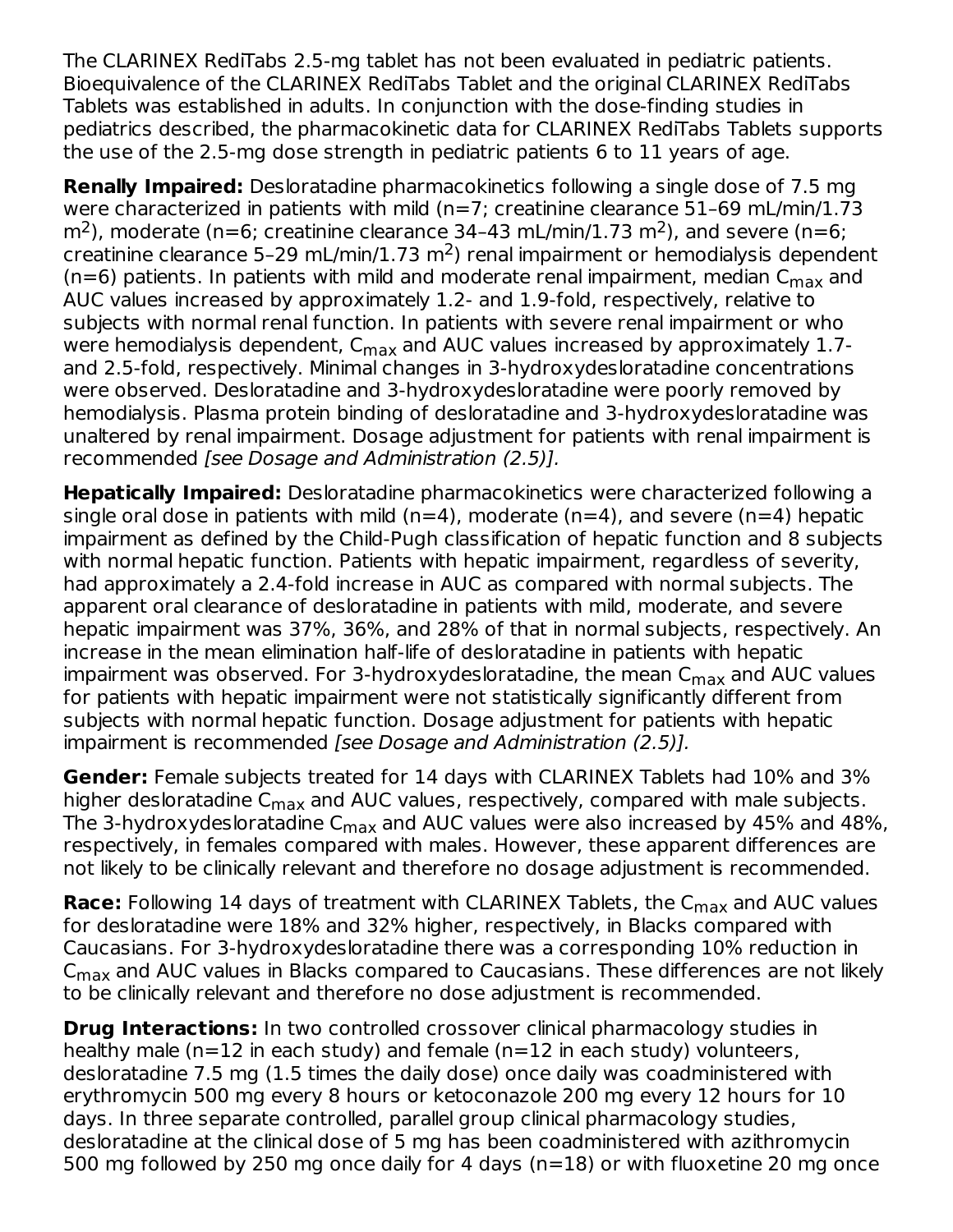daily for 7 days after a 23-day pretreatment period with fluoxetine (n=18) or with cimetidine 600 mg every 12 hours for 14 days (n=18) under steady-state conditions to normal healthy male and female volunteers. Although increased plasma concentrations (C $_{\rm max}$  and AUC $_{\rm 0\text{-}24\text{ hrs}}$ ) of desloratadine and 3-hydroxydesloratadine were observed (see Table 2), there were no clinically relevant changes in the safety profile of desloratadine, as assessed by electrocardiographic parameters (including the corrected QT interval), clinical laboratory tests, vital signs, and adverse events.

|                                                          | <b>Desloratadine</b> |                  | <u>3-</u><br><b>Hydroxydesloratadine</b> |                  |
|----------------------------------------------------------|----------------------|------------------|------------------------------------------|------------------|
|                                                          | $c_{\text{max}}$     | $AUC_{0-24}$ hrs | $C_{\text{max}}$                         | $AUC_{0-24}$ hrs |
| <b>Erythromycin</b><br>(500 mg Q8h)                      | $+24%$               | $+14%$           | + 43%                                    | $+40%$           |
| <b>Ketoconazole</b><br>$(200 \text{ mg } Q12h)$          | + 45%                | + 39%            | + 43%                                    | $+72%$           |
| Azithromycin<br>(500 mg day 1,<br>250 mg QD x 4<br>days) | $+15\% + 5\%$        |                  | $+15\% + 4\%$                            |                  |
| <b>Fluoxetine</b><br>$(20 \text{ mg } QD)$               | + 15%                | $+0\%$           | $+17%$                                   | $+13%$           |
| <b>Cimetidine</b><br>$(600 \text{ mg } Q12h)$            | $+12\%$              | $+19%$           | - 11%                                    | - 3%             |

#### **Table 2: Changes in Desloratadine and 3- Hydroxydesloratadine Pharmacokinetics in Healthy Male and Female Volunteers**

# **13 NONCLINICAL TOXICOLOGY**

### **13.1 Carcinogenesis, Mutagenesis, Impairment of Fertility**

### **Carcinogenicity Studies**

The carcinogenic potential of desloratadine was assessed using a loratadine study in rats and a desloratadine study in mice. In a 2-year study in rats, loratadine was administered in the diet at doses up to 25 mg/kg/day (approximately 45 times the summed AUCbased exposure of desloratadine and its metabolite at the RHD). A significantly higher incidence of hepatocellular tumors (combined adenomas and carcinomas) was observed in males given 10 mg/kg/day of loratadine (approximately 10 times the summed AUCbased exposure of desloratadine and its metabolite at the RHD) and in males and females given 25 mg/kg/day of loratadine. The clinical significance of these findings during long-term use of desloratadine is not known. In a 2-year dietary study in mice, males and females given up to 16 mg/kg/day and 32 mg/kg/day desloratadine, respectively (approximately 30 and 70 times the summed AUC-based exposure of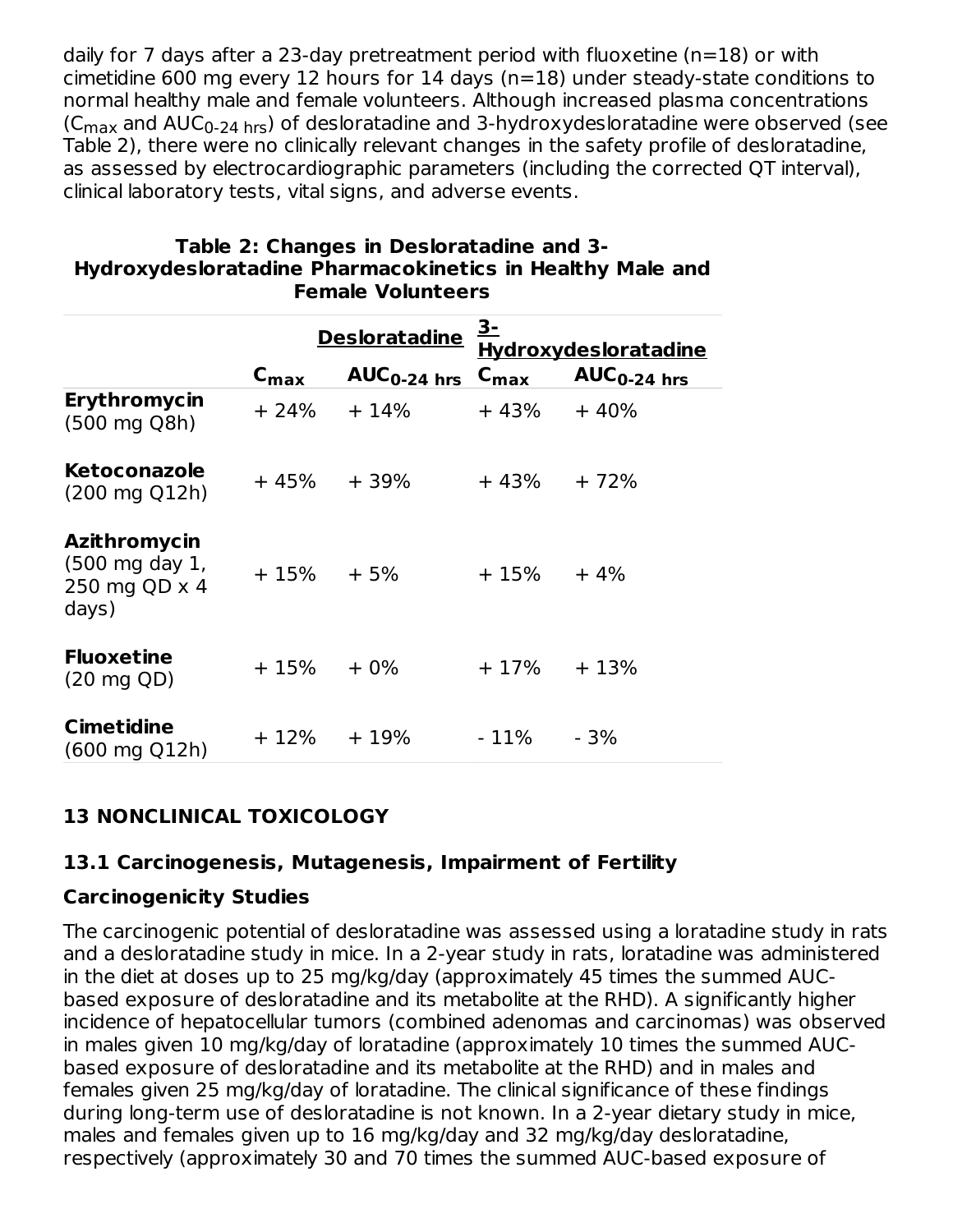desloratadine and its metabolite at the RHD, respectively), did not show significant increases in the incidence of any tumors.

## **Genotoxicity Studies**

In genotoxicity studies with desloratadine, there was no evidence of genotoxic potential in a reverse mutation assay (Salmonella/E. coli mammalian microsome bacterial mutagenicity assay) or in 2 assays for chromosomal aberrations (human peripheral blood lymphocyte clastogenicity assay and mouse bone marrow micronucleus assay).

## **Impairment of Fertility**

In a female fertility study, desloratadine was given to female rats orally 14 days prior to and throughout mating until Gestation Day 7 at doses of 6, 12 and 24 mg/kg/day. An increase in preimplantation loss and a decrease in number of implantations and fetuses noted at 24 mg/kg (approximately 200 times the summed AUC-based exposure of desloratadine and its metabolite at the RHD) was likely due to maternal toxicities including reduced body weight gain and food consumption. In a male fertility study in rats, desloratadine was given orally to male rats for 70 days prior to mating and throughout the mating period (total dosing period 106-108 days) at doses of 3, 12 and 40 mg/kg/day. Reduced body weight gain, food consumption, and absolute organ weights of testes, epididymis, and cauda epididymis were noted at 40 mg/kg/day. A male-specific decrease in fertility, demonstrated by reduced female conception rates, decreased sperm numbers and motility, and histopathologic changes in testes and epididymis, occurred at a dose of 12 mg/kg or greater (approximately 65 times or greater than the summed AUC-based exposure of desloratadine and its metabolite at the RHD). Desloratadine had no effect on male fertility in rats at 3 mg/kg/day (approximately 10 times the summed AUC-based exposure of desloratadine and its metabolite at the RHD).

# **14 CLINICAL STUDIES**

# **14.1 Seasonal Allergic Rhinitis**

The clinical efficacy and safety of CLARINEX Tablets were evaluated in over 2300 patients 12 to 75 years of age with seasonal allergic rhinitis. A total of 1838 patients received 2.5 to 20 mg/day of CLARINEX in 4 double-blind, randomized, placebocontrolled clinical trials of 2 to 4 weeks' duration conducted in the United States. The results of these studies demonstrated the efficacy and safety of CLARINEX 5 mg in the treatment of adult and adolescent patients with seasonal allergic rhinitis. In a doseranging trial, CLARINEX 2.5 to 20 mg/day was studied. Doses of 5, 7.5, 10, and 20 mg/day were superior to placebo; and no additional benefit was seen at doses above 5.0 mg. In the same study, an increase in the incidence of somnolence was observed at doses of 10 mg/day and 20 mg/day (5.2% and 7.6%, respectively), compared to placebo (2.3%).

In two 4-week studies of 924 patients (aged 15 to 75 years) with seasonal allergic rhinitis and concomitant asthma, CLARINEX Tablets 5 mg once daily improved rhinitis symptoms, with no decrease in pulmonary function. This supports the safety of administering CLARINEX Tablets to adult patients with seasonal allergic rhinitis with mild to moderate asthma.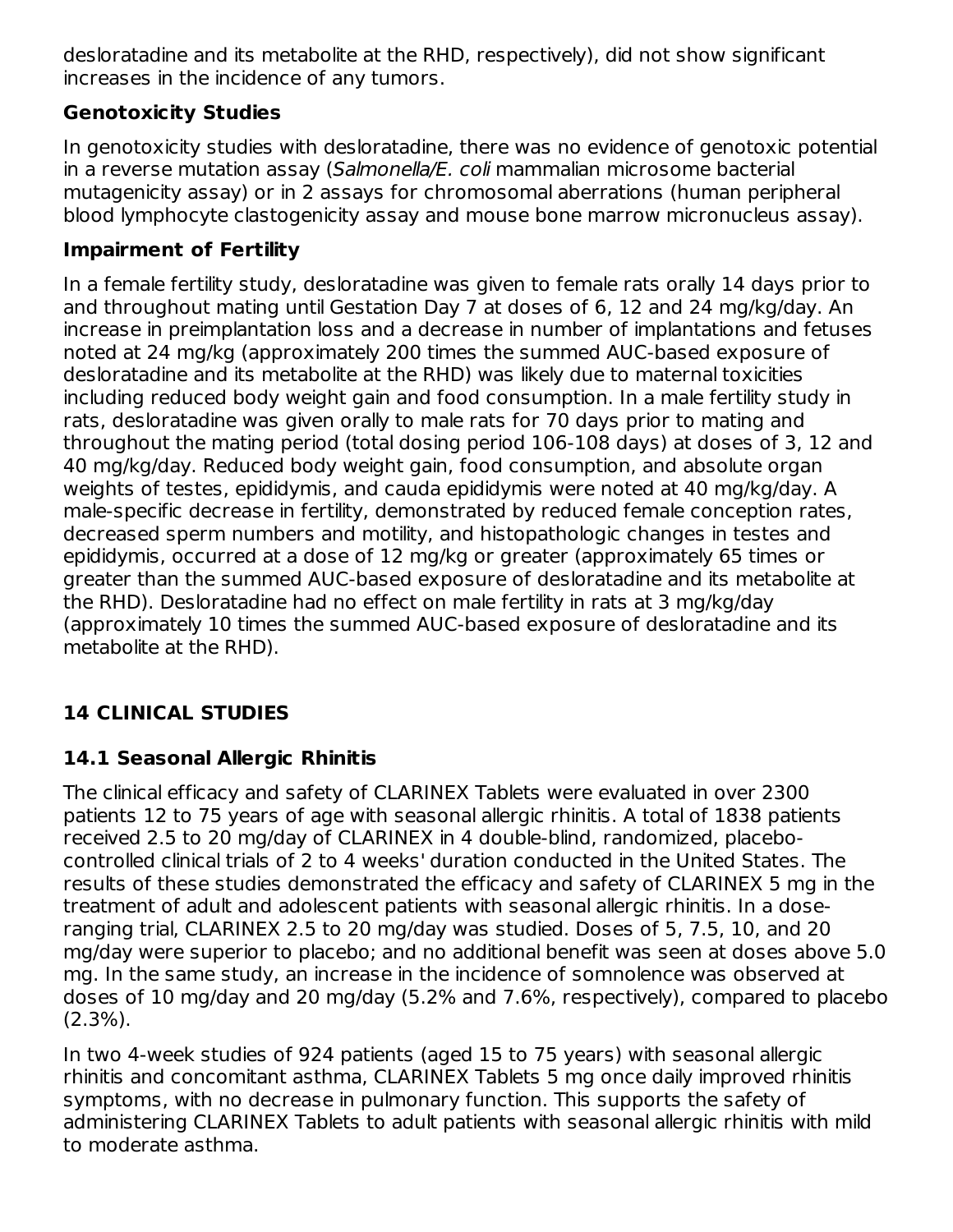CLARINEX Tablets 5 mg once daily significantly reduced the Total Symptom Score (the sum of individual scores of nasal and non-nasal symptoms) in patients with seasonal allergic rhinitis. See Table 3.

#### **Table 3: TOTAL SYMPTOM SCORE (TSS) Changes in a 2- Week Clinical Trial in Patients with Seasonal Allergic Rhinitis**

| <b>Treatment</b><br>Mean<br><b>Baseline*</b><br><b>Group</b><br>(SEM)<br>(n) |           | <b>Change from</b><br><b>Baseline<sup>t</sup></b><br>(SEM) | <b>Placebo</b><br><b>Comparison</b><br>(P-value) |  |
|------------------------------------------------------------------------------|-----------|------------------------------------------------------------|--------------------------------------------------|--|
| <b>CLARINEX</b><br>$5.0 \text{ mg } (171)$                                   | 14.2(0.3) | $-4.3(0.3)$                                                | P < 0.01                                         |  |
| Placebo (173)                                                                | 13.7(0.3) | $-2.5(0.3)$                                                |                                                  |  |

SEM=Standard Error of the Mean

\* At baseline, a total nasal symptom score (sum of 4 individual symptoms) of at least 6 and a total non-nasal symptom score (sum of 4 individual symptoms) of at least 5 (each symptom scored 0 to 3 where 0=no symptom and 3=severe symptoms) was required for trial eligibility. TSS ranges from 0=no symptoms to 24=maximal symptoms.

† Mean reduction in TSS averaged over the 2-week treatment period.

There were no significant differences in the effectiveness of CLARINEX Tablets 5 mg across subgroups of patients defined by gender, age, or race.

# **14.2 Perennial Allergic Rhinitis**

The clinical efficacy and safety of CLARINEX Tablets 5 mg were evaluated in over 1300 patients 12 to 80 years of age with perennial allergic rhinitis. A total of 685 patients received 5 mg/day of CLARINEX in two double-blind, randomized, placebo-controlled clinical trials of 4 weeks' duration conducted in the United States and internationally. In one of these studies CLARINEX Tablets 5 mg once daily was shown to significantly reduce the Total Symptom Score in patients with perennial allergic rhinitis (Table 4).

#### **Table 4: TOTAL SYMPTOM SCORE (TSS) Changes in a 4- Week Clinical Trial in Patients with Perennial Allergic Rhinitis**

| <b>Treatment</b><br>Mean<br><b>Baseline*</b><br><b>Group</b><br>(SEM)<br>(n) |              | <b>Change from</b><br><b>Baseline<sup>t</sup></b><br>(SEM) | <b>Placebo</b><br><b>Comparison</b><br>(P-value) |  |
|------------------------------------------------------------------------------|--------------|------------------------------------------------------------|--------------------------------------------------|--|
| <b>CLARINEX</b><br>$5.0 \text{ mg} (337)$                                    | 12.37 (0.18) | $-4.06(0.21)$                                              | $P = 0.01$                                       |  |
| Placebo (337)                                                                | 12.30 (0.18) | $-3.27(0.21)$                                              |                                                  |  |

SEM=Standard Error of the Mean

\* At baseline, average of total symptom score (sum of 5 individual nasal symptoms and 3 non-nasal symptoms, each symptom scored 0 to 3 where 0=no symptom and 3=severe symptoms) of at least 10 was required for trial eligibility. TSS ranges from 0=no symptoms to 24=maximal symptoms.

† Mean reduction in TSS averaged over the 4-week treatment period.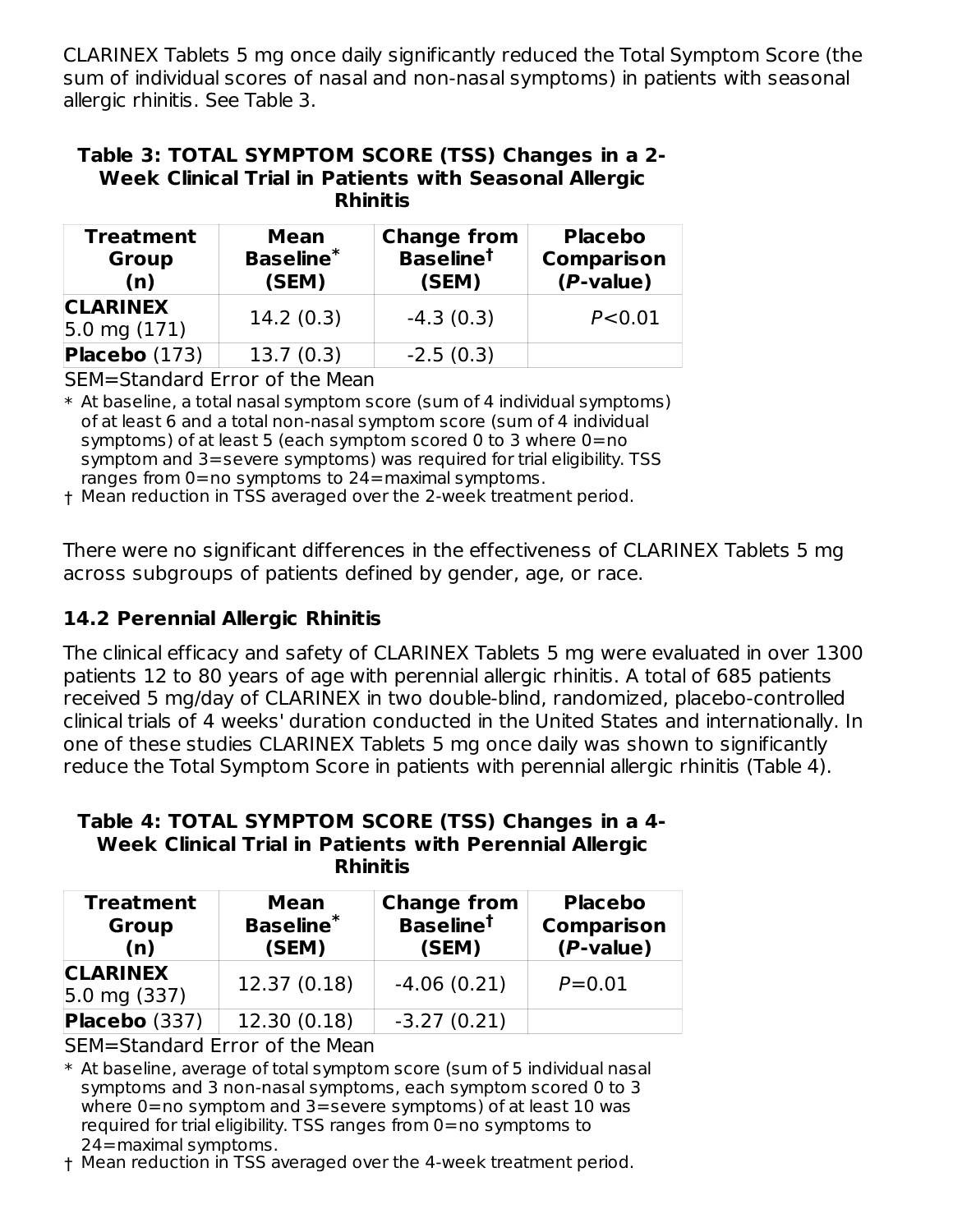## **14.3 Chronic Idiopathic Urticaria**

The efficacy and safety of CLARINEX Tablets 5 mg once daily was studied in 416 chronic idiopathic urticaria patients 12 to 84 years of age, of whom 211 received CLARINEX. In two double-blind, placebo-controlled, randomized clinical trials of six weeks duration, at the pre-specified one-week primary time point evaluation, CLARINEX Tablets significantly reduced the severity of pruritus when compared to placebo (Table 5). Secondary endpoints were also evaluated, and during the first week of therapy CLARINEX Tablets 5 mg reduced the secondary endpoints, "Number of Hives" and the "Size of the Largest Hive," when compared to placebo.

#### **Table 5: PRURITUS SYMPTOM SCORE Changes in the First Week of a Clinical Trial in Patients with Chronic Idiopathic Urticaria**

| <b>Treatment</b><br><b>Mean Baseline</b><br><b>Group</b><br>(SEM)<br>(n) |            | <b>Change from</b><br><b>Baseline</b> *<br>(SEM) | <b>Placebo</b><br><b>Comparison</b><br>$(P-value)$ |  |
|--------------------------------------------------------------------------|------------|--------------------------------------------------|----------------------------------------------------|--|
| <b>CLARINEX</b><br>$ 5.0 \text{ mg } (115)$                              | 2.19(0.04) | $-1.05(0.07)$                                    | P < 0.01                                           |  |
| Placebo (110)                                                            | 2.21(0.04) | $-0.52(0.07)$                                    |                                                    |  |

Pruritus scored 0 to 3 where 0=no symptom to 3=maximal symptom

SEM=Standard Error of the Mean

 $\,^*$  Mean reduction in pruritus averaged over the first week of treatment.

The clinical safety of CLARINEX Oral Solution was documented in three, 15-day, doubleblind, placebo-controlled safety studies in pediatric subjects with a documented history of allergic rhinitis, chronic idiopathic urticaria, or subjects who were candidates for antihistamine therapy. In the first study, 2.5 mg of CLARINEX Oral Solution was administered to 60 pediatric subjects 6 to 11 years of age. The second study evaluated 1.25 mg of CLARINEX Oral Solution administered to 55 pediatric subjects 2 to 5 years of age. In the third study, 1.25 mg of CLARINEX Oral Solution was administered to 65 pediatric subjects 12 to 23 months of age and 1.0 mg of CLARINEX Oral Solution was administered to 66 pediatric subjects 6 to 11 months of age. The results of these studies demonstrated the safety of CLARINEX Oral Solution in pediatric subjects 6 months to 11 years of age.

### **16 HOW SUPPLIED/STORAGE AND HANDLING**

Product: 50090-0765

NDC: 50090-0765-0 30 TABLET, FILM COATED in a BOTTLE

# **17 PATIENT COUNSELING INFORMATION**

Advise the patient to read the FDA-approved patient labeling (Patient Information).

### **17.1 Information for Patients**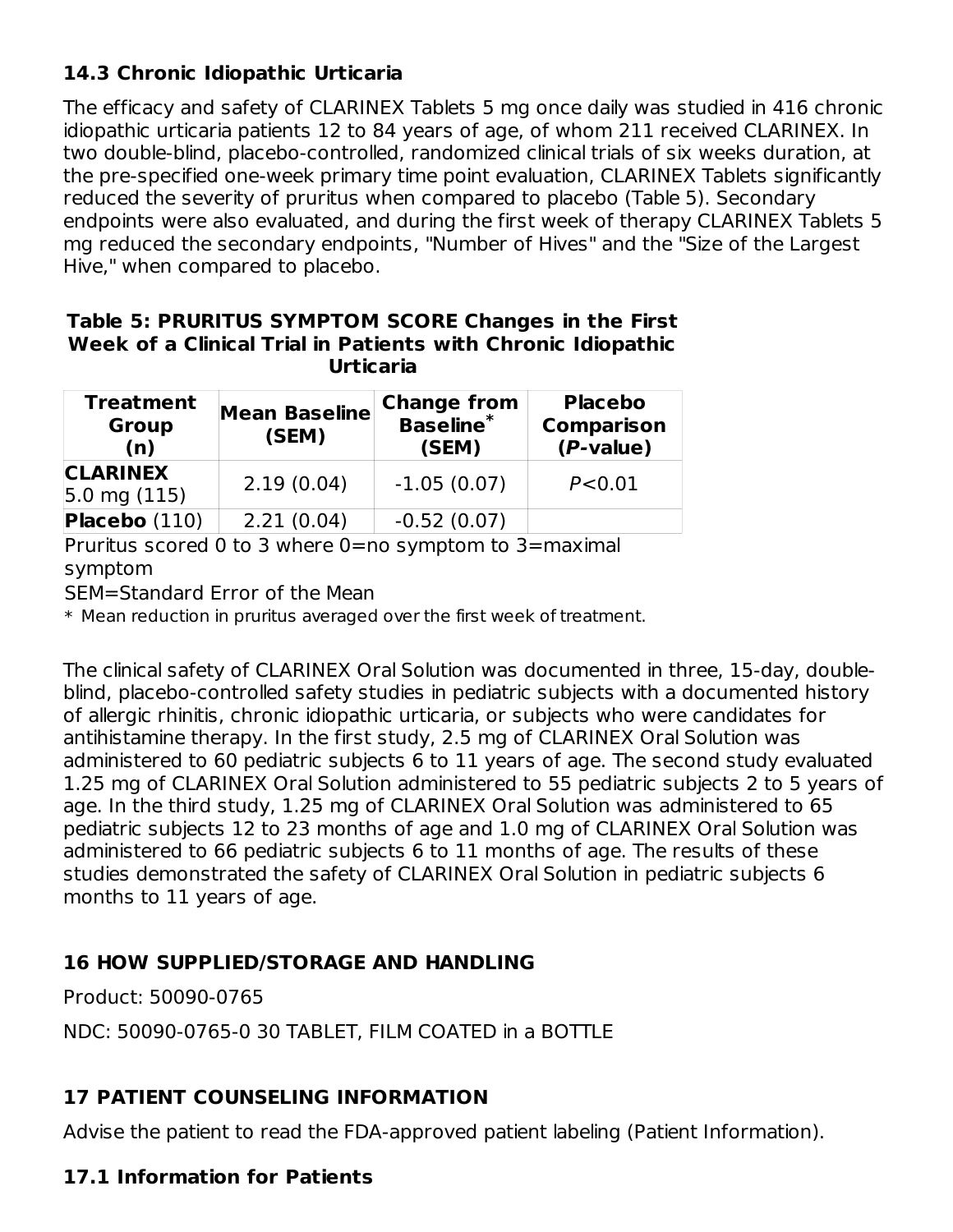- Patients should be instructed to use CLARINEX as directed.
- As there are no food effects on bioavailability, patients can be instructed that CLARINEX Tablets, Oral Solution, or RediTabs Tablets may be taken without regard to meals.
- Patients should be advised not to increase the dose or dosing frequency as studies have not demonstrated increased effectiveness at higher doses and somnolence may occur.
- Phenylketonurics: CLARINEX RediTabs Tablets contain phenylalanine.

CLARINEX Tablets are Manufactured for: Merck Sharp & Dohme Corp., a subsidiary of **MERCK & CO., INC.,** Whitehouse Station, NJ 08889, USA

For patent information: www.merck.com/product/patent/home.html

Copyright © 2004-2021 Merck Sharp & Dohme Corp., a subsidiary of **Merck & Co., Inc.**

All rights reserved.

uspi-mk4117-mtl-2101r013

### **PATIENT INFORMATION**

### **CLARINEX (CLA-RI-NEX) (desloratadine) Tablets, RediTabs , and Oral ® ® Solution**

Read the Patient Information that comes with CLARINEX $\textcircled{\tiny{\textcirc}}$  before you start taking it and each time you get a refill. There may be new information. This leaflet is a summary of the information for patients. Your doctor or pharmacist can give you additional information. This leaflet does not take the place of talking to your doctor about your medical condition or treatment.

### **What is CLARINEX?**

CLARINEX is a prescription medicine that contains the medicine desloratadine (an antihistamine).

CLARINEX is used to help control the symptoms of:

- seasonal allergic rhinitis (sneezing, stuffy nose, runny nose and itching of the nose) in people 2 years of age and older.
- perennial allergic rhinitis (sneezing, stuffy nose, runny nose and itching of the nose) in people 6 months of age and older.
- chronic idiopathic urticaria (long-term itching) and to reduce the number and size of hives in people 6 months of age and older.

CLARINEX is not for children younger than 6 months of age.

### **Who should not take CLARINEX?**

Do not take CLARINEX if you:

- are allergic to desloratadine or any of the ingredients in CLARINEX Tablets, CLARINEX RediTabs $^{\circledR}$  or CLARINEX Oral Solution. See the end of this leaflet for a complete list of ingredients for the CLARINEX Tablets.
- **are allergic to loratadine (Alavert, Claritin).**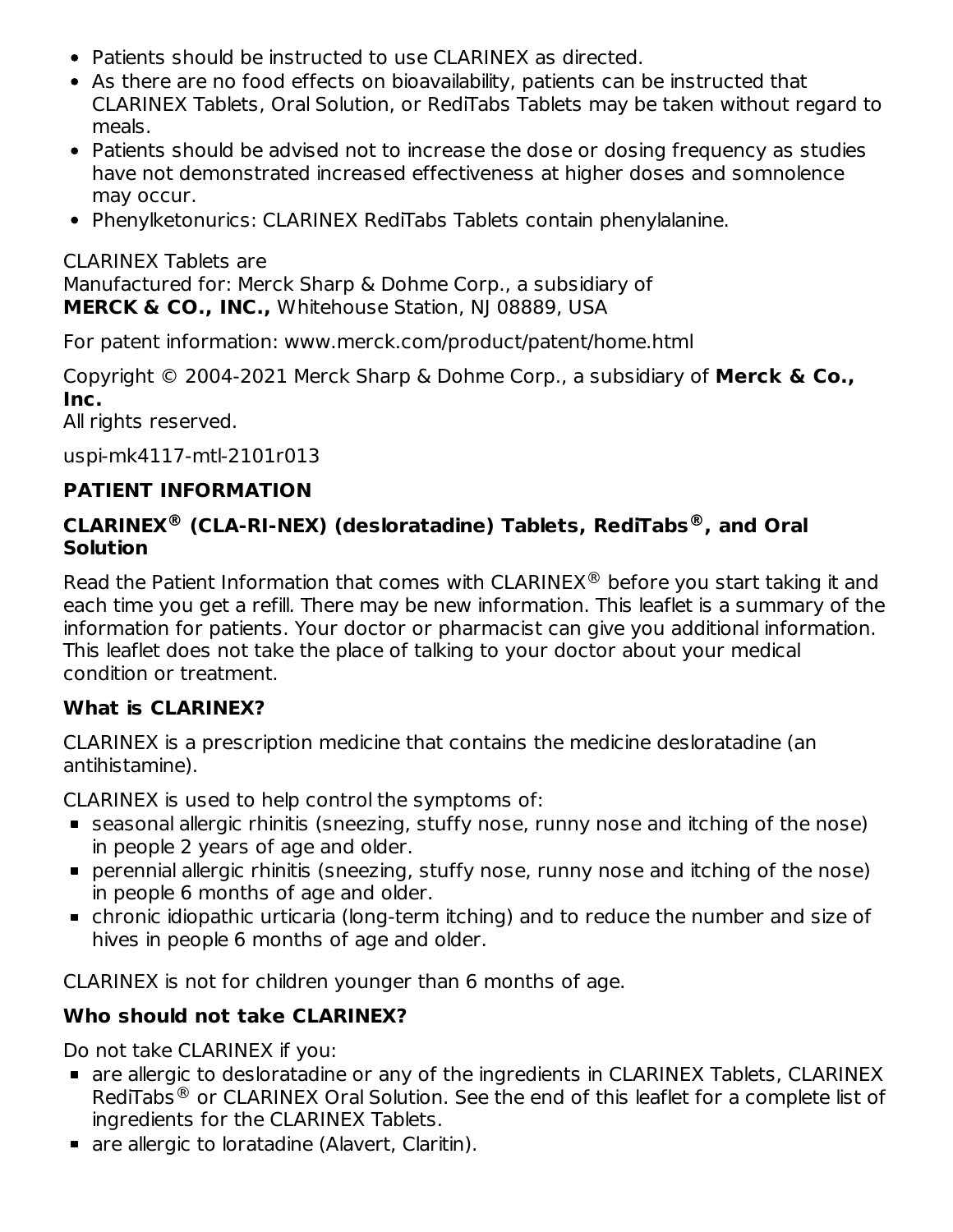Talk to your doctor before taking this medicine if you have any questions about whether or not to take this medicine.

# **What should I tell my doctor before taking CLARINEX?**

Before you take CLARINEX, tell your doctor if you:

- **have liver or kidney problems.**
- **•** have any other medical conditions.
- are pregnant or plan to become pregnant. It is not known if CLARINEX will harm your unborn baby. Talk to your doctor if you are pregnant or plan to become pregnant.
- are breast-feeding or plan to breast-feed. CLARINEX **can pass into your breast milk**. Talk to your doctor about the best way to feed your baby if you take CLARINEX.

**Tell your doctor about all the medicines you take,** including prescription and nonprescription medicines, vitamins and herbal supplements. CLARINEX may affect the way other medicines work, and other medicines may affect how CLARINEX works. Especially tell your doctor if you take:

- ketoconazole (Nizoral)
- erythromycin (Ery-tab, Eryc, PCE)
- azithromycin (Zithromax, Zmax)
- antihistamines
- **fluoxetine (Prozac)**
- cimetidine (Tagamet)

Know the medicines you take. Keep a list of your medicines and show it to your doctor and pharmacist when you get a new medicine.

# **How should I take CLARINEX?**

- Take CLARINEX exactly as your doctor tells you to take it.
- Do not change your dose of CLARINEX or take more often than prescribed.
- CLARINEX can be taken with or without food.
- Place CLARINEX RediTabs Tablet on your tongue and allow it to dissolve before swallowing. CLARINEX RediTabs can be taken with or without water. Take your CLARINEX RediTabs Tablet right away after opening the blister.
- Take CLARINEX Oral Solution with a measuring dropper or oral syringe that can measure 2 mL or 2.5 mL. Ask your pharmacist for a dropper or syringe if you do not have one.
- If you take too much CLARINEX, call your doctor or get medical attention right away.

# **What are the possible side effects of CLARINEX Tablets?**

CLARINEX may cause serious side effects, including:

- Allergic reactions. Stop taking CLARINEX and call your doctor right away or get emergency help if you have any of these symptoms:
	- rash
	- $\circ$  itching
	- hives
	- $\circ$  swelling of your lips, tongue, face, and throat
	- shortness of breath or trouble breathing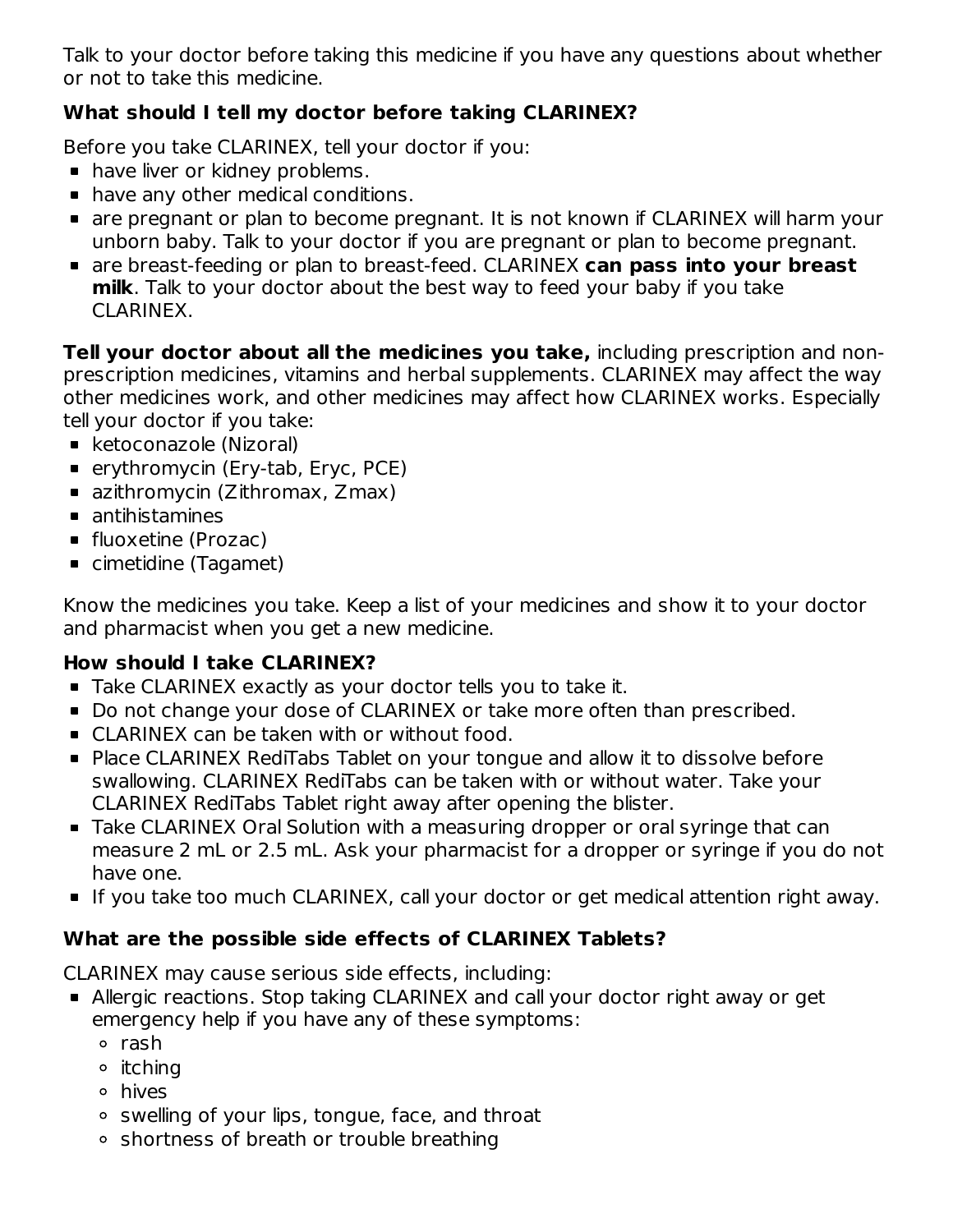The most common side effects of CLARINEX in adults and children 12 years of age and older with allergic rhinitis include:

- sore throat
- **dry mouth**
- muscle pain
- **firedness**
- sleepiness
- menstrual pain

Increased sleepiness or tiredness can happen if you take more CLARINEX than your doctor prescribed to you.

Tell your doctor if you have any side effect that bothers you or that does not go away.

These are not all of the possible side effects of CLARINEX. For more information, ask your doctor or pharmacist.

Call your doctor for medical advice about side effects. You may report side effects to FDA at 1-800-FDA-1088.

## **How should I store CLARINEX?**

- Store **CLARINEX Tablets** between 59°F to 86°F (15°C to 30°C).
- **CLARINEX Tablets** are sensitive to heat. Do not store above 86°F (30°C).
- Protect **CLARINEX Tablets** from moisture.

Keep **CLARINEX Tablets, RediTabs Tablets**, and **Oral Solution** and all medicines out of the reach of children.

### **General information about CLARINEX**

Medicines are sometimes prescribed for purposes other than those listed in a patient information leaflet. Do not use CLARINEX for a condition for which it was not prescribed. Do not give CLARINEX to other people, even if they have the same condition you have. It may harm them.

This Patient Information leaflet summarizes the most important information about CLARINEX. If you would like more information, talk with your doctor. You can ask your pharmacist or doctor for information about CLARINEX that is written for health professionals.

For more information, go to **www.CLARINEX.com**

### **What are the ingredients in CLARINEX?**

Active ingredient: desloratadine

**Patients with Phenylketonuria:** CLARINEX RediTabs Tablets contain phenylalanine.

**Inactive ingredients in CLARINEX Tablets:** dibasic calcium phosphate dihydrate USP, microcrystalline cellulose NF, corn starch NF, talc USP, carnauba wax NF, white wax NF, coating material consisting of lactose monohydrate, hypromellose, titanium dioxide, polyethylene glycol, and FD&C Blue #2 Aluminum Lake.

CLARINEX Tablets are Manufactured for: Merck Sharp & Dohme Corp., a subsidiary of **MERCK & CO., INC.,** Whitehouse Station, NJ 08889, USA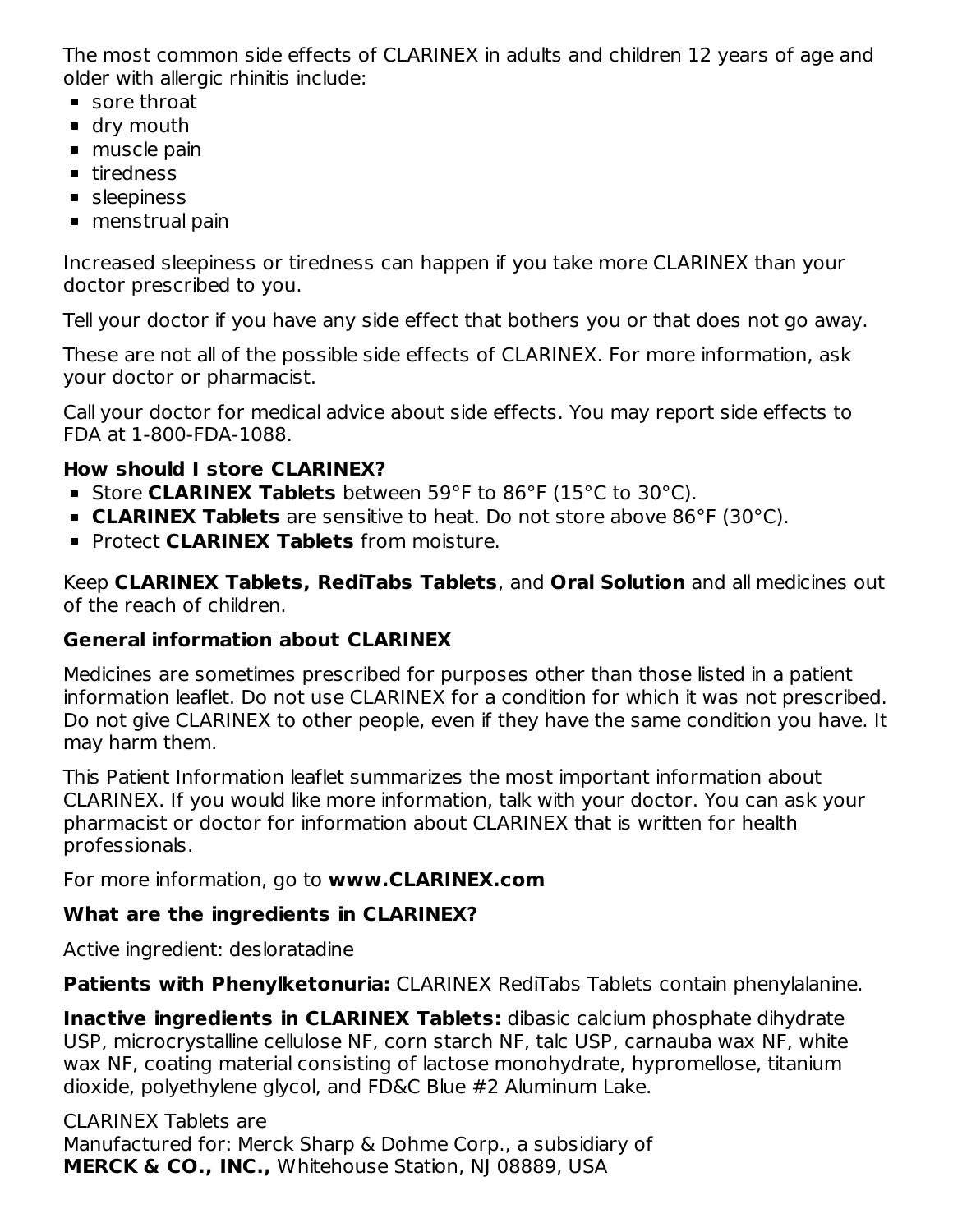For patent information: www.merck.com/product/patent/home.html

The trademarks depicted herein are owned by their respective companies.

Copyright © 2004-2021 Merck Sharp & Dohme Corp., a subsidiary of **Merck & Co., Inc.** All rights reserved.

Revised: 01/2021

usppi-mk4117-mtl-2101r009

## **Desloratadine**

|                     | NDC 50090-0765-0                                                                                                                                                                                    |  |
|---------------------|-----------------------------------------------------------------------------------------------------------------------------------------------------------------------------------------------------|--|
|                     | A-6 Marticulous Satukova, S.L.C.<br>Product No. 5352-0                                                                                                                                              |  |
| IOT                 |                                                                                                                                                                                                     |  |
| <b>CLARINEX</b>     |                                                                                                                                                                                                     |  |
| 5 MG                |                                                                                                                                                                                                     |  |
| 5 MG DETA ORATADANE | <b>EACH TABLET CONTAINS</b><br>STORE AT 77 DEGREES F<br>AVOID HEAT ABOVE 86 DEGREES<br>30 TABLETS                                                                                                   |  |
| 83 C                | PACKAGED BY:<br>A-S Medication Solutions<br>Libertyville, IL 60048<br>SOURCE NDC:<br>0085-1264-01<br>K&CO, INC.<br>STATION, NJ 08<br><b>CIR XTER</b><br><b>CHAIN INSER</b><br><b>DISCARD AFTER:</b> |  |

# **CLARINEX**

desloratadine tablet, film coated

| <b>Product Information</b>                                                                          |                                          |                              |  |                                   |                 |  |
|-----------------------------------------------------------------------------------------------------|------------------------------------------|------------------------------|--|-----------------------------------|-----------------|--|
| <b>Product Type</b>                                                                                 | <b>HUMAN PRESCRIPTION</b><br><b>DRUG</b> | <b>Item Code</b><br>(Source) |  | NDC:50090-0765(NDC:0085-<br>1264) |                 |  |
| <b>Route of Administration</b>                                                                      | ORAL                                     |                              |  |                                   |                 |  |
|                                                                                                     |                                          |                              |  |                                   |                 |  |
| <b>Active Ingredient/Active Moiety</b>                                                              |                                          |                              |  |                                   |                 |  |
| <b>Ingredient Name</b><br><b>Basis of Strength</b>                                                  |                                          |                              |  |                                   | <b>Strength</b> |  |
| <b>DESLORATADINE</b> (UNII: FVF865388R) (DESLORATADINE - UNII: FVF865388R)<br><b>DESI ORATADINE</b> |                                          |                              |  |                                   | 5 <sub>mg</sub> |  |
|                                                                                                     |                                          |                              |  |                                   |                 |  |
| <b>Inactive Ingredients</b>                                                                         |                                          |                              |  |                                   |                 |  |
| <b>Ingredient Name</b>                                                                              |                                          |                              |  |                                   | <b>Strength</b> |  |
| <b>DIBASIC CALCIUM PHOSPHATE DIHYDRATE (UNII: O7TSZ97GEP)</b>                                       |                                          |                              |  |                                   |                 |  |
| MICROCRYSTALLINE CELLULOSE (UNII: OP1R32D61U)                                                       |                                          |                              |  |                                   |                 |  |
| starch, corn (UNII: 08232NY3SJ)                                                                     |                                          |                              |  |                                   |                 |  |
| $talc$ (UNII: $7SEV7$ ] $4R1U$ )                                                                    |                                          |                              |  |                                   |                 |  |